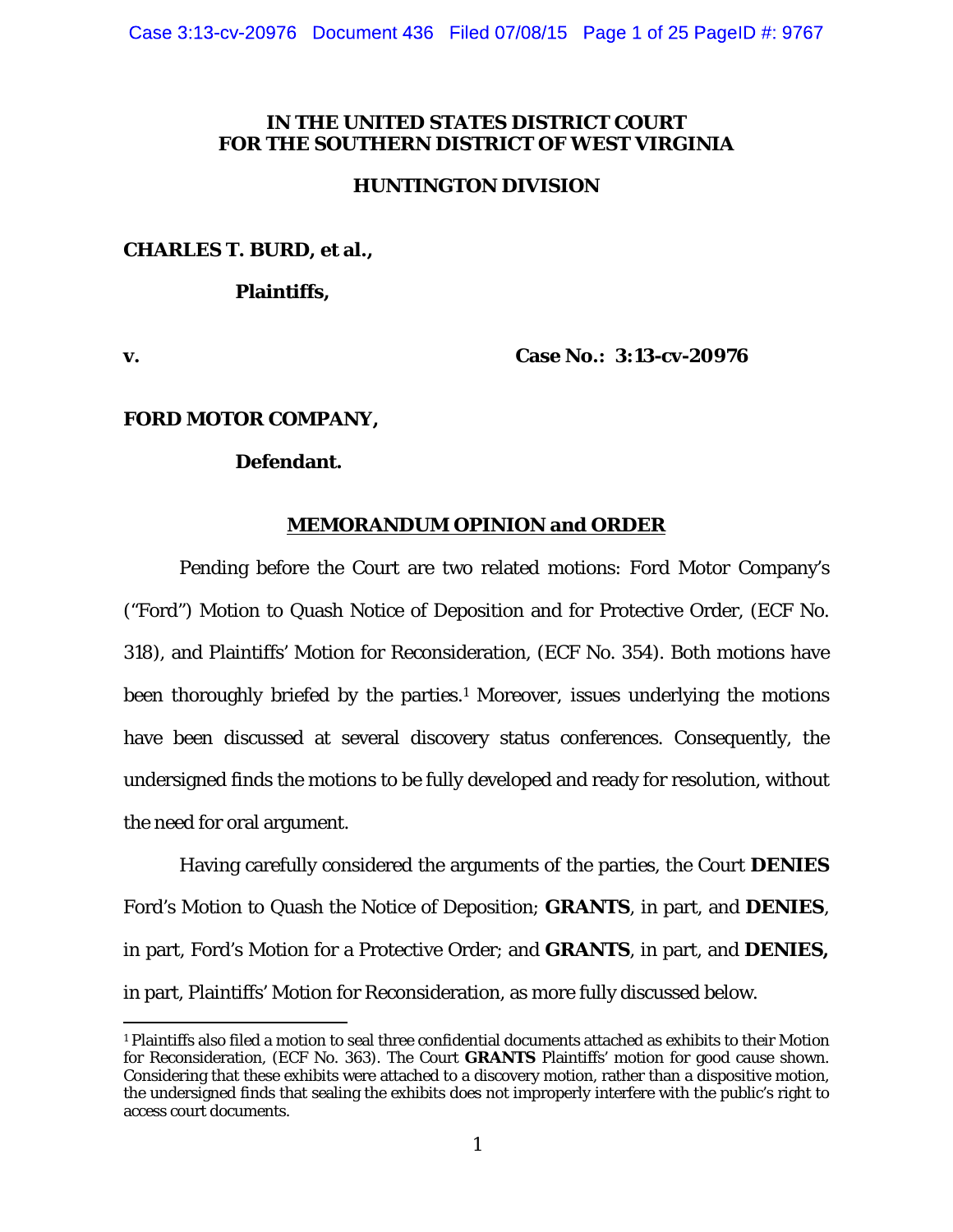# **I. Relevant Facts and Procedural History**

 These cases involve alleged events of sudden unintended acceleration in certain Ford vehicles manufactured between 2002 and 2010. In particular, Plaintiffs claim that their vehicles were equipped with a defective Electronic Throttle Control ("ETC") system that was not fault tolerant, resulting in open throttle events that could not be prevented or corrected by the drivers. Plaintiffs assert that the mechanisms causing the throttles to open unexpectedly were numerous; included electromagnetic interference, resistive shorts, and other voltage and resistance fluctuations; and these issues were known to Ford. However, despite having knowledge of the potential for sudden unexpected acceleration, Ford failed to properly design the ETC system to correct the events when they occurred, and further neglected to install fail-safes, such as a Brake Over Accelerator ("BOA") function, that would allow drivers to physically prevent or mitigate sudden acceleration by applying the brakes.

 Discovery in the present cases began in late July 2014, with the first formal dispute occurring in mid-September 2014. By December, Plaintiffs requested regularly scheduled discovery conferences in an effort to expedite what they anticipated would be voluminous discovery. A discovery status conference was held on December 17, 2014, during which the undersigned set a schedule for bi-weekly discovery conferences to be held, for the most part, telephonically. The first discovery conference took place on January 7, 2015 and primarily addressed the status of unanswered and allegedly inadequately answered discovery requests. In addition, the parties reported on their progress in establishing agreed protocols for depositions, discovery of electronically stored information ("e-discovery"), and clawback requests.

At the February 10, 2015 conference, Plaintiffs raised concerns regarding the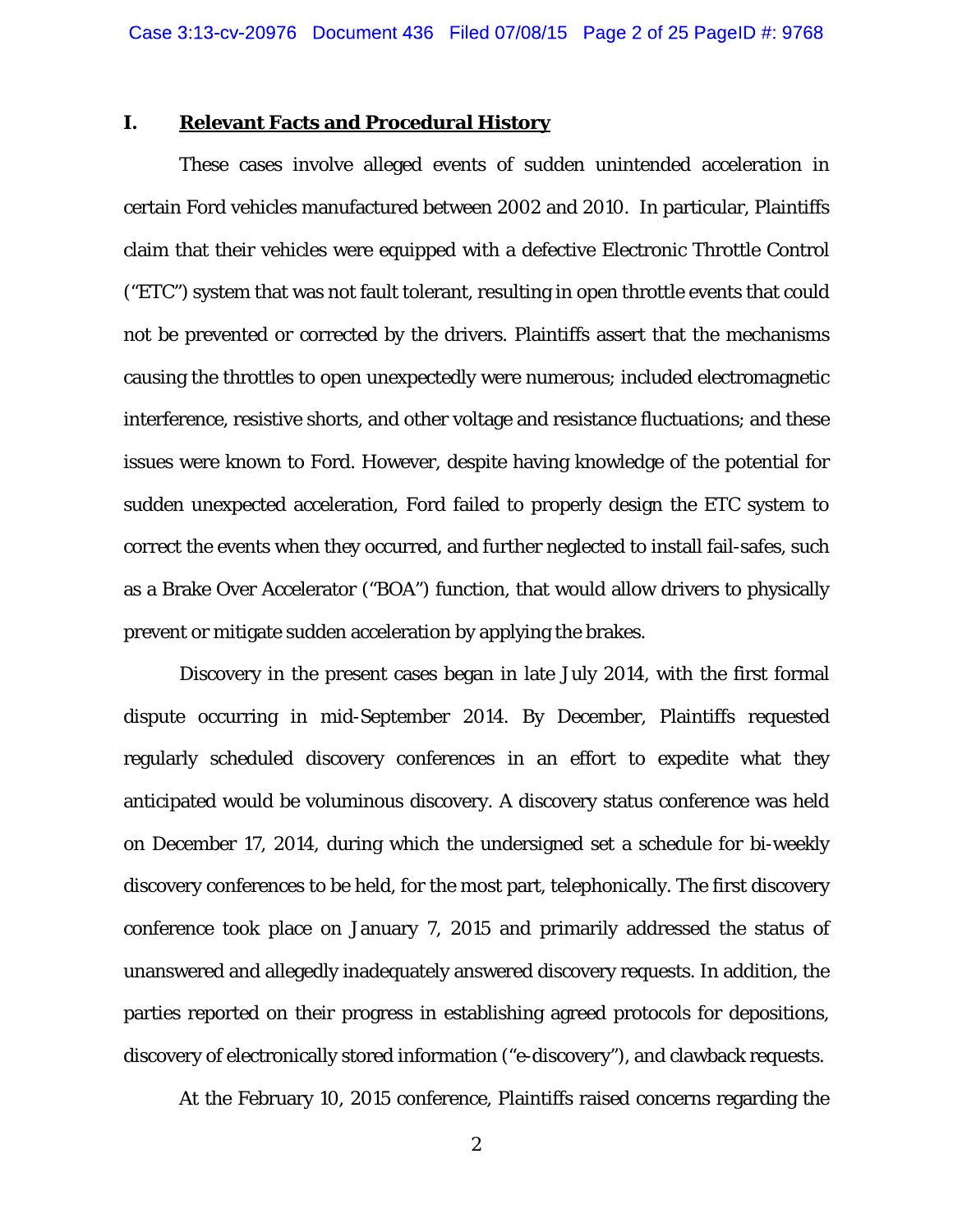reasonableness of the searches being performed by Ford in its effort to respond to Plaintiffs' requests for documents. In particular, Plaintiffs were disturbed by the lack of electronic mail ("e-mail") in the document productions. Indeed, Ford conceded that it had not produced e-mail in certain instances, because it did not understand that the request sought e-mail communications. Nonetheless, Ford represented to the Court that for ten to twenty specific individuals identified by Ford as having the most involvement in the design, development, and failure modes and effects analysis of Ford's ETC systems, Ford had already commenced a "sweep" of their e-mails, searching for terms either identified by Plaintiffs, or otherwise designed to uncover relevant documents. (ECF No. 327 at 27-28). 2 Ford described the sweep as a "selfselection" process being conducted by the individual employees, who had each been given information about Plaintiffs' claims, as well as suggested search terms. Ford explained that its employees were allotted limited space on company servers for the collection and storage of e-mail. Accordingly, the employees kept a Personal Filing Cabinet ("PFC") folder on their hard drives in which they stored e-mails. For that reason, the employees were personally conducting the required searches of their PFC files. After further discussion, it became clear that the parties had never agreed on a set of keywords and phrases for the employees to use when searching their electronic files, and an e-discovery protocol had not yet been implemented. Accordingly, the Court ordered the parties to meet, confer, and agree on search terms, so that Ford could provide those terms to the employee custodian (ten identified for design and development of the ETC system and ten identified for the failure modes and effects

 <sup>2</sup> Citations to hearing transcripts refer to the docket numbers of transcripts filed in the lead case, *Johnson v. Ford Motor Company,* No.: 3:13-cv-06529.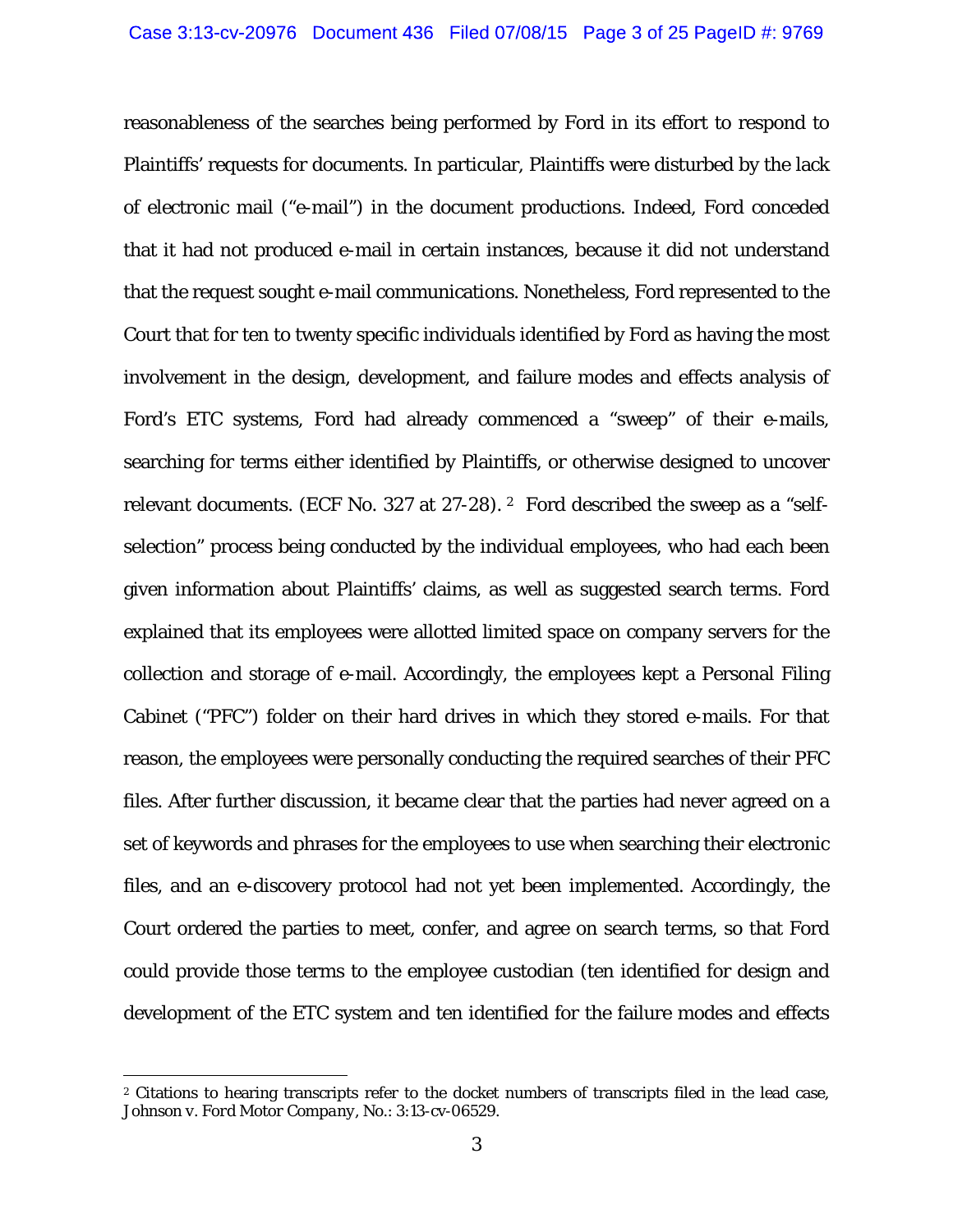analysis). (*Id*. at 32-35).

As the conference continued, Plaintiffs reiterated and supplemented their concerns regarding Ford's document production up to that date. Plaintiffs advised the Court that they had deposed several Ford employees and had received troubling responses when asking the employees about their search for relevant documents. For instance, one employee testified that he made no effort to search for documents concerning the ETC system. Rather, he had been asked to limit his search to information about a BOA function implemented by Ford in 2011. A similarly restricted search had been made by one of Ford's senior engineers, Ms. Kelly Arbanas, notwithstanding her extensive involvement in the development of the ETC system. Ms. Arbanas reportedly testified that she was never asked to collect documents, including e-mails, regarding the ETC system. Another employee, Mr. Eric Luehrsen, was identified by Ford as an individual that had no responsive documents in his custodial file, yet Plaintiffs located hundreds of relevant documents in other productions that were either authored or received by Mr. Luehrsen. Plaintiffs likewise uncovered over 200 documents that were authored or received by Mr. Baum, an employee also identified by Ford as having no responsive documents in his custodial file. (ECF No. 327 at 44-48). Plaintiffs expressed grave doubts that the self-selection process used by Ford to collect relevant documents was reasonable. In response, Ford disputed Plaintiffs' factual representations and further pointed out that while the document searches were underway, they were not completed. (*Id*. at 49-52). Ford represented that it had produced thousands of pages of relevant information, including documents from all of the witnesses mentioned by Plaintiffs. Moreover, Ford reassured the Court and Plaintiffs that searches were being done as promptly as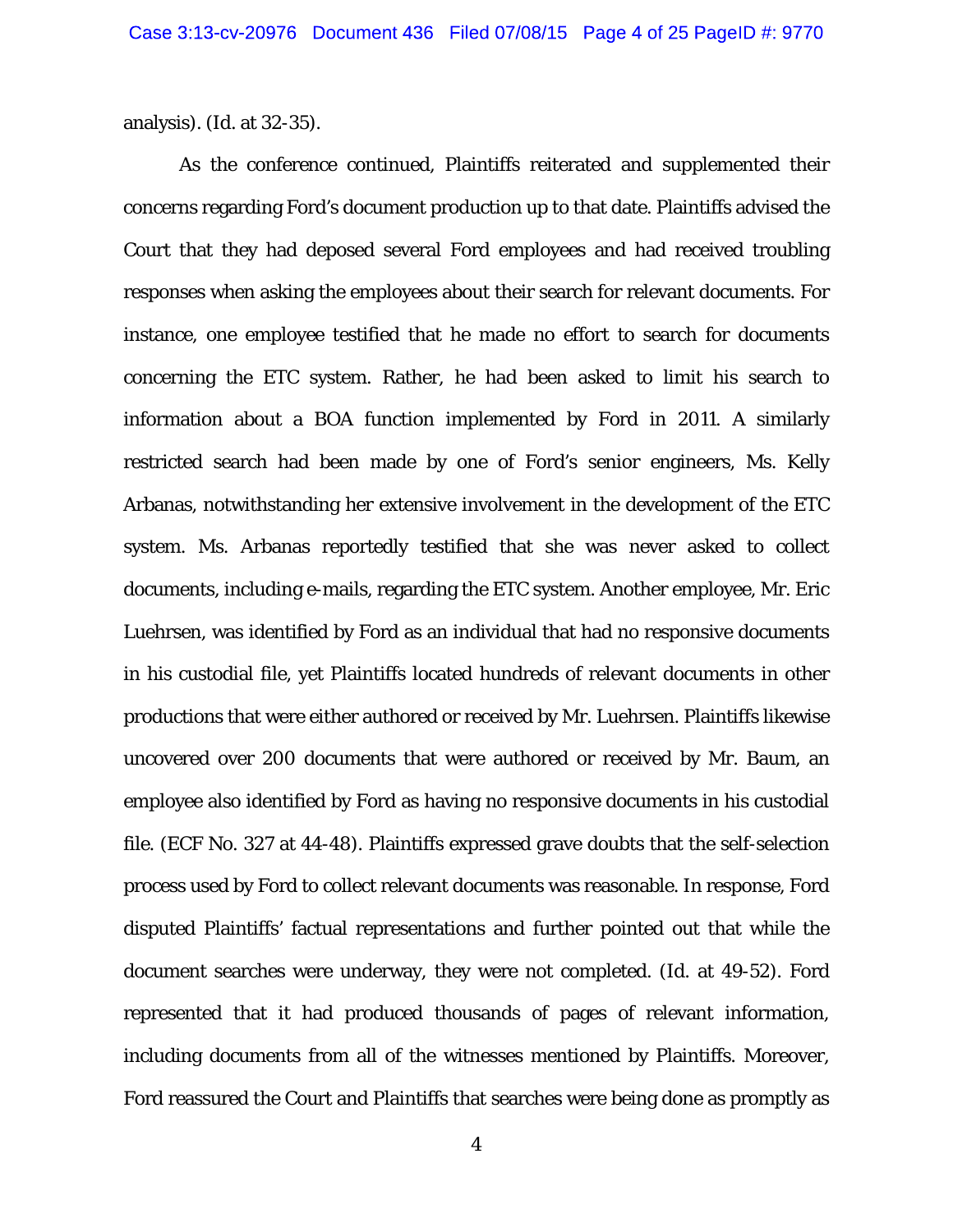possible, expressing its frustration with the breadth of Plaintiffs' discovery requests.

After listening to the parties, the undersigned expressed misgivings regarding the timeliness and effectiveness of Ford's search and its subsequent productions. (*Id.* at 52-60). However, as the parties regularly supplied contradictory reports to the Court about the status of discovery, and generally failed to supply evidence supporting their reports, the undersigned was not in a position to determine which party's representations were accurate. (Id. at 62). Consequently, Plaintiffs were advised to take some depositions and investigate through the testimony whether Ford's searches were reasonable. If Plaintiffs concluded that Ford had not met its discovery obligations, they were encouraged to bring a motion to compel and for sanctions. In the meantime, the parties were again ordered to meet, confer, and agree on keywords and phrases to search the electronically stored information ("ESI"), and were strongly urged to include their IT experts in the discussions. (ECF No. 327 at 78).

By February 18, 2015, the parties had met and conferred on several occasions and had included their IT experts. (ECF No. 345 at 5-10). They had not yet agreed on search terms, but were making progress. Ford had decided to involve a third-party vendor in the document collection process, which was expected to hasten Ford's productions. During the March 4 conference, Ford represented that it had provided Plaintiffs with the names of custodians for whom keyword searches would be appropriate, and had continued to search its records by having employees self-select documents responsive to discreet discovery requests. (ECF No. 400 at 31). However, the parties disagreed as to whether Ford should be expected to search the hard drive of every employee identified by Plaintiffs, although the parties were still discussing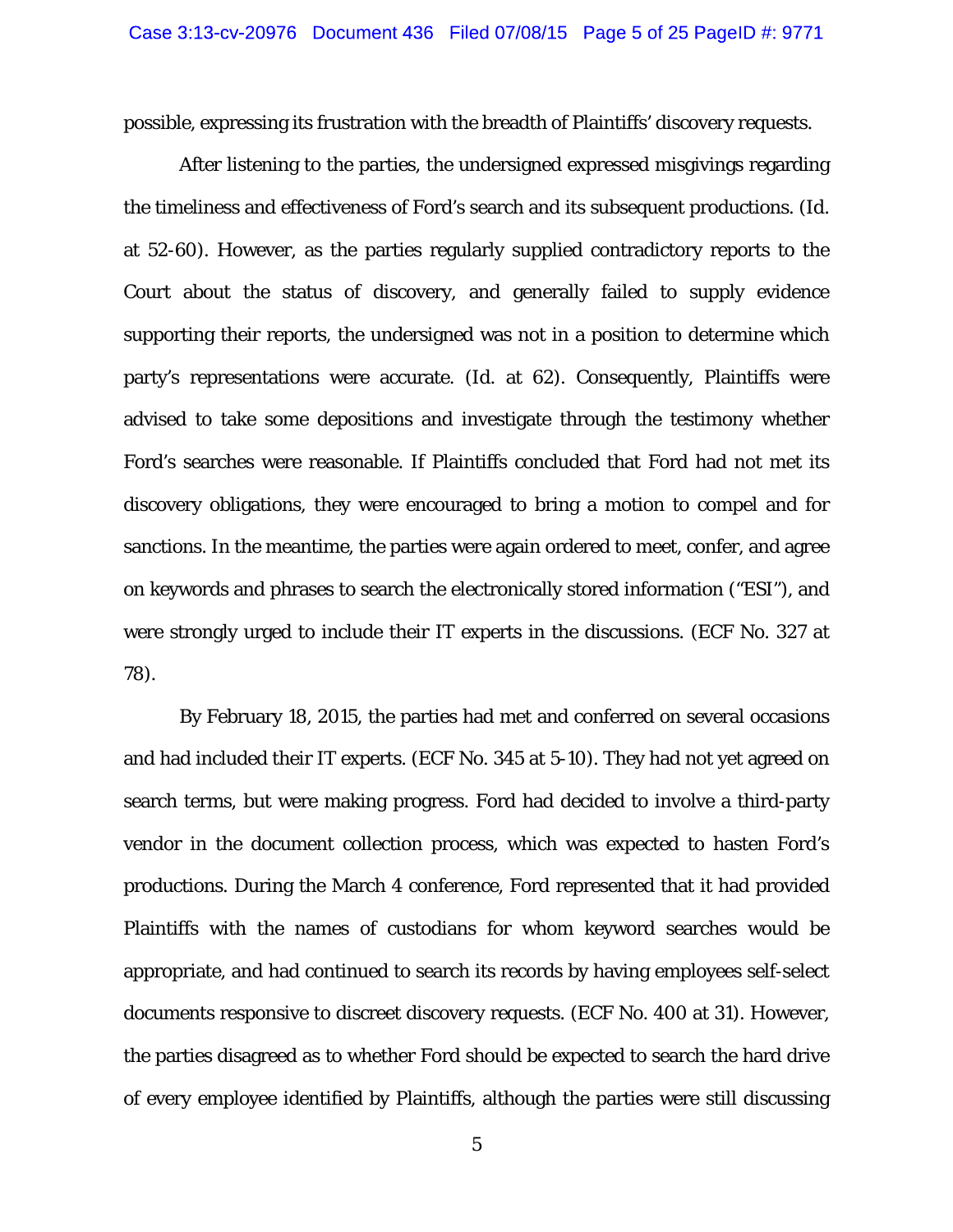this option. With respect to agreed-upon search terms, the parties continued to struggle. For the first time, Plaintiffs raised the issue of whether Ford should be compelled to share with Plaintiffs the search terms that were currently being used by Ford in its document identification and retrieval process. (*Id*. at 46-49). Ford objected to sharing its search terms on two grounds. First, Ford contended that the search terms used were protected attorney work product. Second, Ford indicated that a "list" of search terms did not exist, because Ford had allowed each individual employee to develop his or her own terms and phrases to search his or her documents, after having met with counsel and discussed the nature of the litigation. (*Id*.).

The next time Plaintiffs raised issues touching on the adequacy of Ford's search for documents was April 15, 2015. (ECF No. 448 at 12-16). At this discovery conference, Plaintiffs reported that the parties had negotiated a list of search terms, and Ford had swept the records of two test custodians to determine the efficacy of the terms. Unfortunately, although not entirely unexpectedly, the parties now disagreed as to whether the terms had returned more relevant than non-relevant documents. Plaintiffs complained that Ford refused to share a search report with them that would reflect which terms returned the most, or the least documents, while Ford insisted that the search report would not assist in resolving problems with the search terms. Consequently, the parties were at another stalemate, unable to agree on if, and how, the list of search terms and phrases should be revised. (*Id.* at 15-20). To move the matter forward, the Court ordered Ford to share the search report with Plaintiffs. Plaintiffs also requested that Ford be compelled to share with them the names of all records custodians whose personal files had been searched for responsive documents.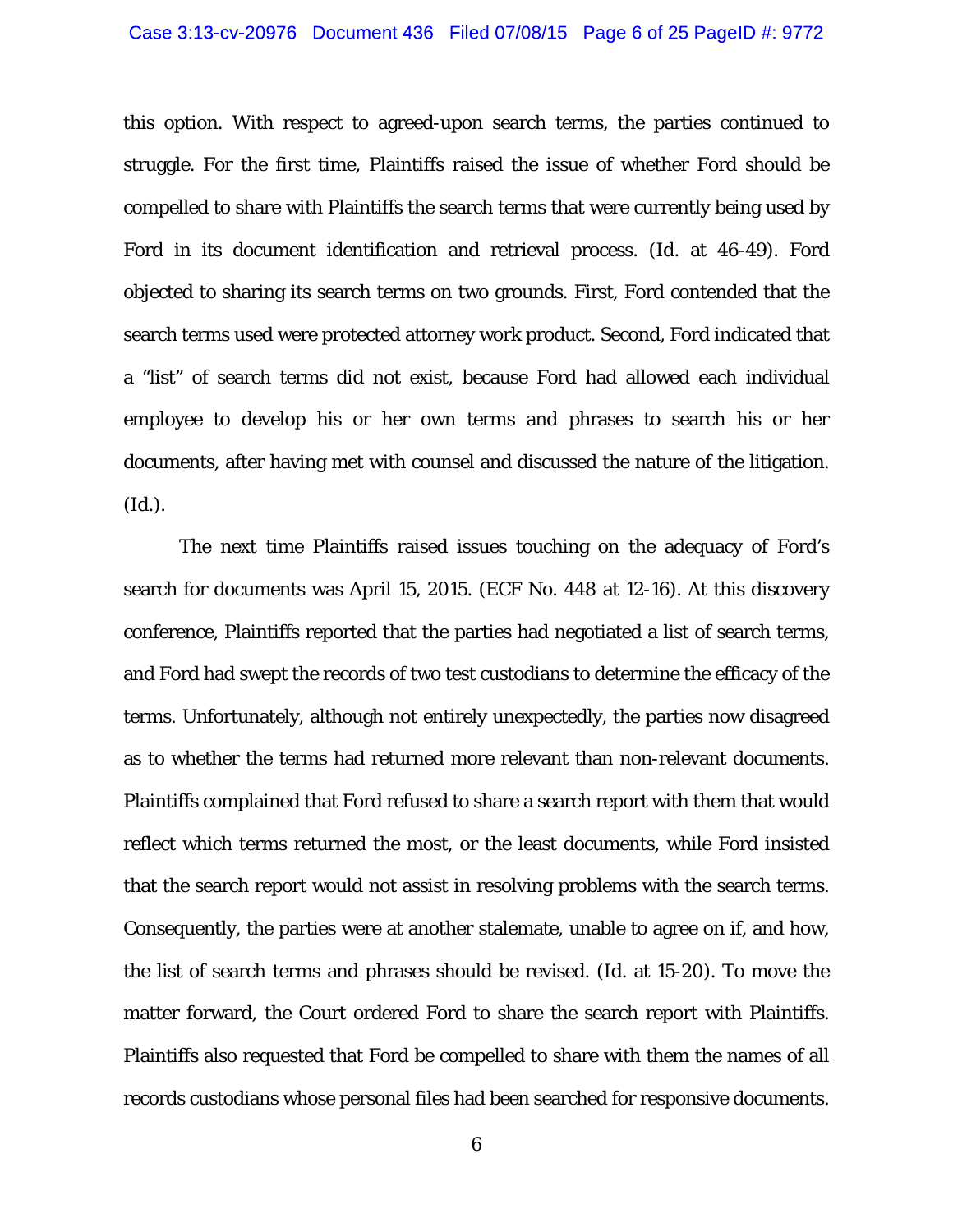Ford objected and indicated that it intended to formally argue this issue in a motion for protective order.

At the May 13, 2015 discovery conference, Plaintiffs again expressed misgivings with Ford's document production. (ECF No. 499 at 13-15). Plaintiffs explained that Ford had produced the names of the ten people most important to the design and development of the ETC system, and the ten people most important to the failure mode and effects analysis ("FMEA") of the ETC system. After accounting for overlap, twelve individuals had been identified, and those twelve individuals supposedly had their custodial files searched using the agreed-upon terms. Plaintiffs asserted that the productions had been unnecessarily delayed, pointing out that the exercise started in mid-February and still was not completed. Moreover, out of the twelve individual searches, Ford had advised that five of the individuals had no relevant documents in their files, and the remaining custodians had less than 150 documents. (*Id*.). According to Plaintiffs, the purported lack of documents found in the employees' custodial files demonstrated a problem with the search terms, and further raised a question as to how thoroughly Ford was looking for relevant documents. In response, Ford blamed Plaintiffs for the delay, arguing that Plaintiffs' search terms and phrases were too imprecise to maximize the responsive hits, causing the searches to return thousands of irrelevant documents that had to be reviewed by Ford before productions could occur. In addition, Ford contended that Plaintiffs were intransigent about changing the search terms, even though they yielded a vast number of unresponsive documents. (ECF No. 499 at 21-23). Two issues quickly became obvious to the Court. First, Ford was not forthcoming in sharing specifics about the results of the searches with Plaintiffs; thereby, hindering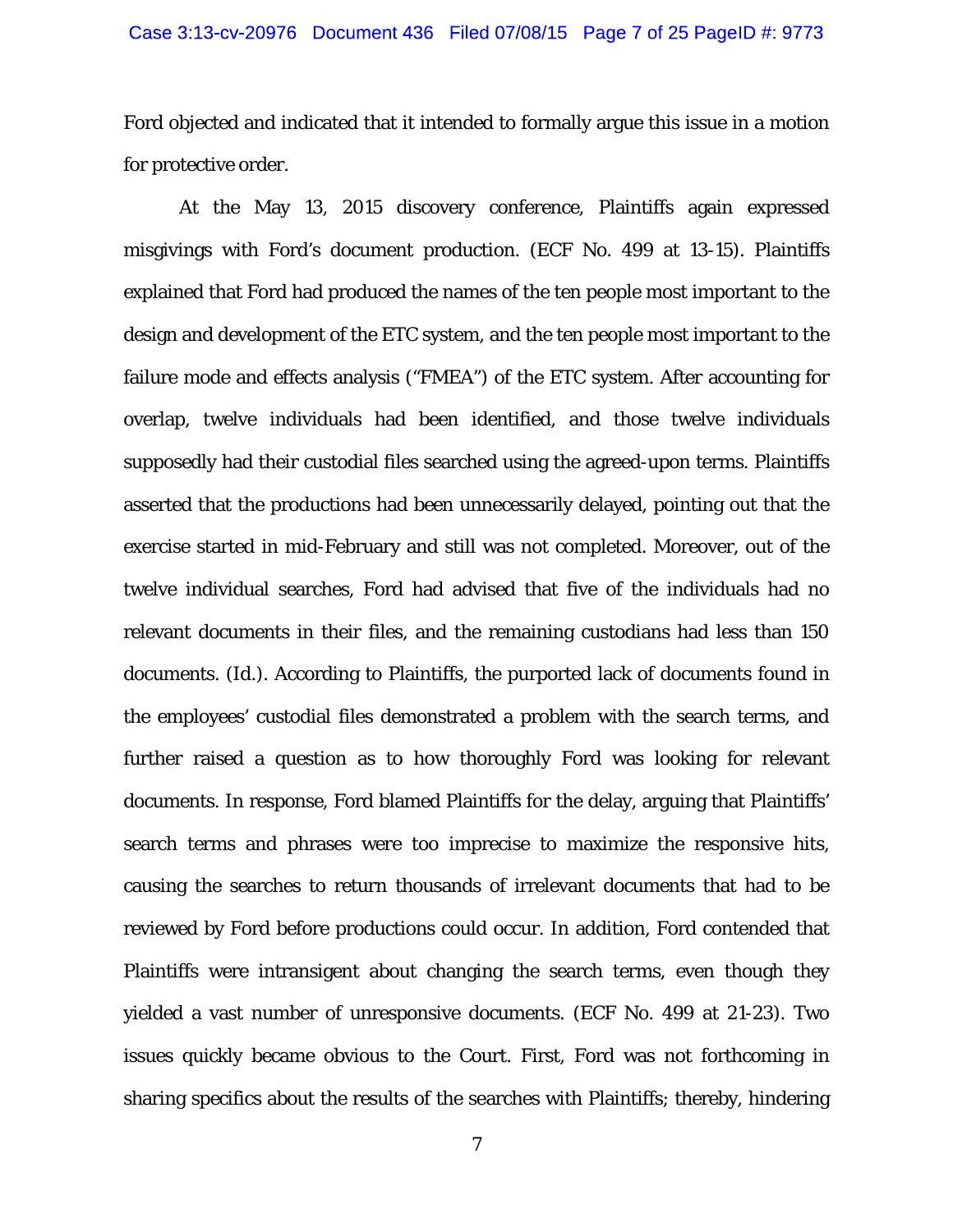modifications to the search terms and phrases. Second, the parties simply were not communicating well with each other. Accordingly, the Court suggested some different strategies to move the e-discovery forward, including face-to-face discussions between the parties' IT experts about how to refine the search terms and phrases.

On June 10, 2015, Plaintiffs advised the Court that another group of custodians had searched personal files for documents pertaining to unintended acceleration and ETC system faults, with very few responsive documents having been produced by Ford. (ECF No. 545 at 6-7). Ford responded by explaining that the custodians, all members of a critical concerns committee, simply did not communicate by e-mail regarding matters discussed in committee meetings. Ford confirmed that the custodians searched their e-mails for any documents pertaining to ETC and sudden unintended acceleration, and produced everything that was relevant. (*Id*. at 8-9).

By this time, both of the instant motions had been filed and briefed, with only one reply memorandum left to be submitted.

#### **II. The Parties' Positions**

#### *A. Motion to Quash and for Protective Order*

In the motion to quash and for protective order, Ford asks the Court to prohibit Plaintiffs from seeking testimony from a corporate designee on four topics, identified as topics 15, 18, 78, and 79. (ECF No. 318 at 1-2). Topic 15 involves the identification and explanation of how Ford handled complaints of unintended acceleration. Topics 18 and 78 deal with Ford's document retention policies and practices, and its knowledge of the destruction or loss of any documents relating to unintended acceleration or stuck throttle incidents. Finally, topic 79 requests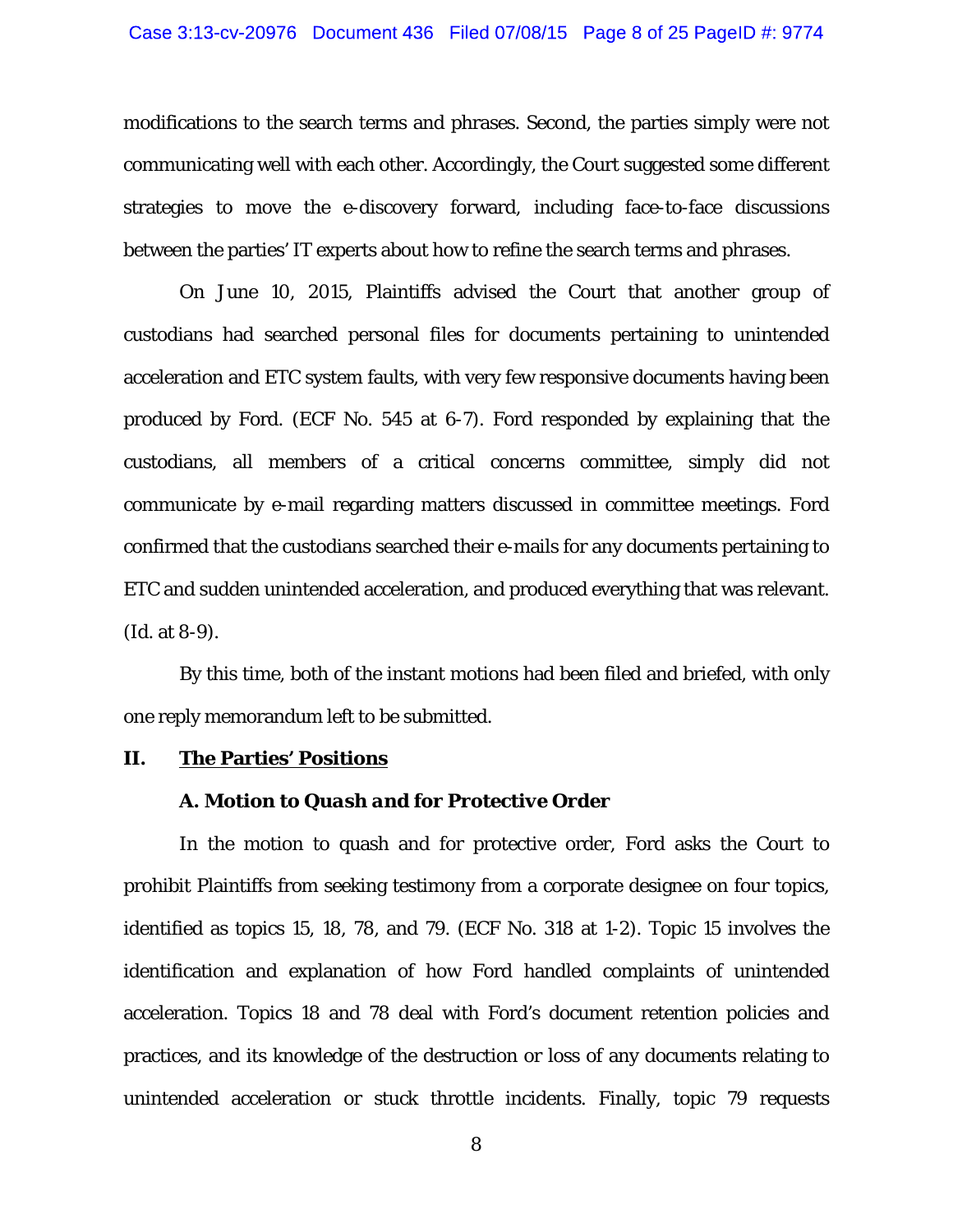testimony regarding the identity of Ford custodians whose files have been searched for relevant documents, and the process by which the custodians searched for documents.

Ford argues that topic 15 is overly broad and burdensome, requiring the corporate designee to learn details about numerous lawsuits and claims asserted against Ford over the years. Ford also states that it has provided Plaintiffs with all of the significant paperwork regarding prior claims and lawsuits; consequently, the information sought has already been supplied in a more convenient manner. With respect to topic 79, Ford contends that it seeks improper "discovery on discovery," and is overly burdensome given that each individual custodian performed his or her own unique search. Furthermore, Ford contends that the identities of the custodians and the manner in which they searched their files are protected from disclosure as attorney work product. Finally, Ford claims that topics 18 and 78 do not relate to a claim or defense in the cases and, therefore, are outside the scope of discovery permitted by Fed. R. Civ. P. 26. Ford stresses that no claim has been made that Ford has committed discovery abuses, or that there has been spoliation of evidence. For that reason, discovery of Ford's records retention policies and its knowledge of lost or destroyed records is irrelevant non-merits based discovery.

In their memorandum opposing Ford's motion, Plaintiffs allege that topic 79 is clearly a proper avenue of discovery in these cases given Ford's secretive approach to discovery. (ECF No. 353 at 5-12). Instead of cooperating with them, Plaintiffs claim that Ford has refused to provide any details about the efforts it has taken to respond to discovery. According to Plaintiffs, the lack of materials produced by Ford's critical witnesses is suspect, as are the delays in the productions. In support of their position,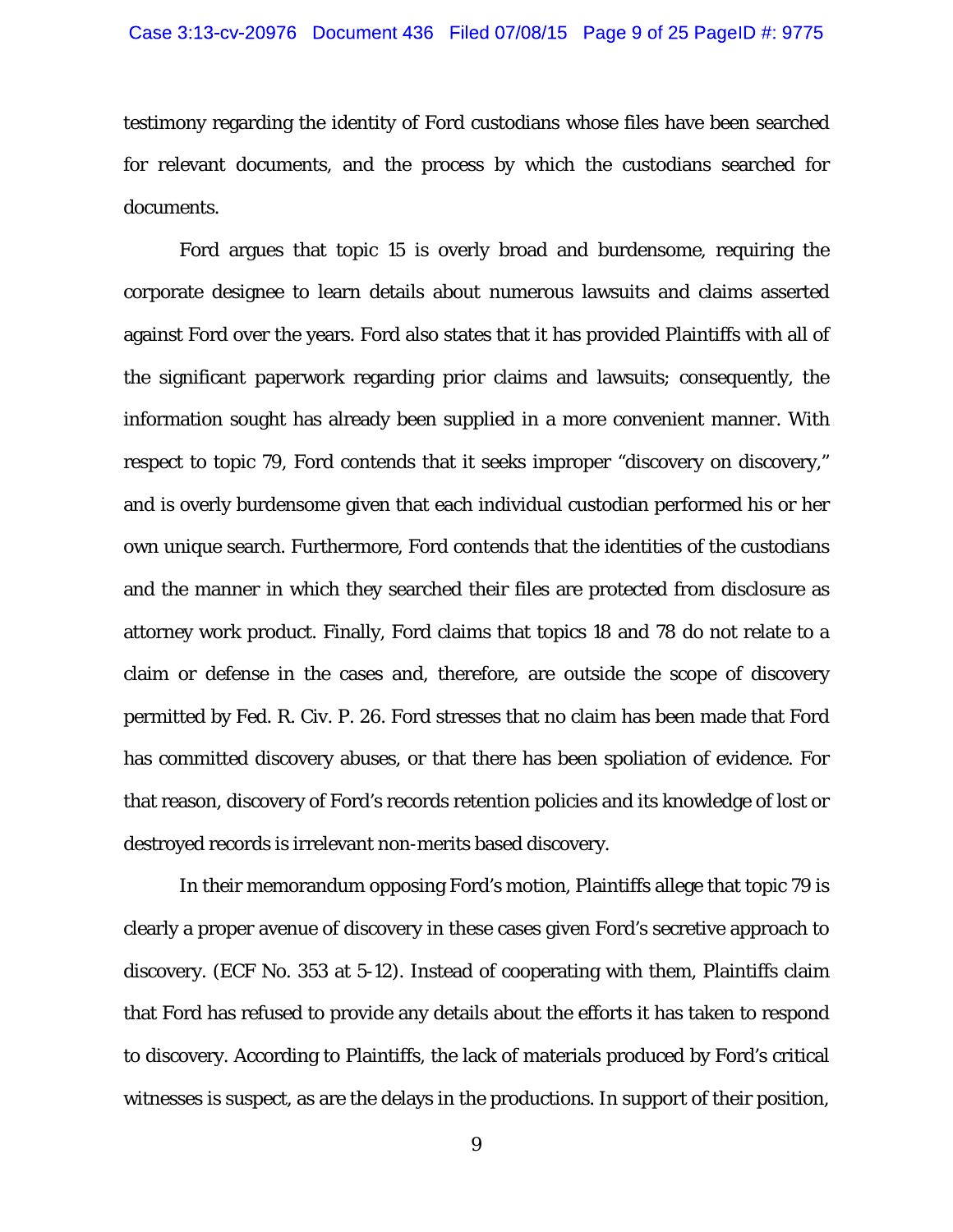Plaintiffs attach portions of deposition transcripts in which several of Ford's witnesses testified to having conducted limited or partial searches of their records, despite their roles as key players in the development, design, or analysis of Ford's ETC system. Plaintiffs disagree that the names of the custodians and their method of searching files are protected as work product, arguing that the underpinnings of how Ford reviewed its files for relevant documents constitute facts, not mental impressions or strategies of counsel. Moreover, if Plaintiffs are prohibited from discovering this information, they will likewise be precluded from evaluating the reasonableness of Ford's search.

Similarly, Plaintiffs contend that topics 18 and 78 are proper areas of inquiry under Rule 26(b)(1), which explicitly permits parties to discover facts about "the existence, description, nature, custody, condition and location of any ... documents." (ECF No. 353 at 14). Lastly, in regard to topic 15, Plaintiffs posit that Ford has failed to show that the topic is overly broad or burdensome. Plaintiffs emphasize that Ford has identified only two individuals who conducted investigations into claims of unintended acceleration and has produced only fifteen relevant documents. According to Plaintiffs, they are entitled to know how Ford investigated and handled complaints, claims, and litigation concerning unintended acceleration, as this area of inquiry will inform Plaintiffs of the measures taken by Ford to determine the cause of unintended acceleration and its conclusions, which are key to Plaintiffs' claims, and may also shed light on Ford's defenses.

# *B. Motion for Reconsideration*

In their motion for reconsideration, Plaintiffs ask the Court to change a "decision" made during the February 10, 2015 discovery conference, allowing Ford's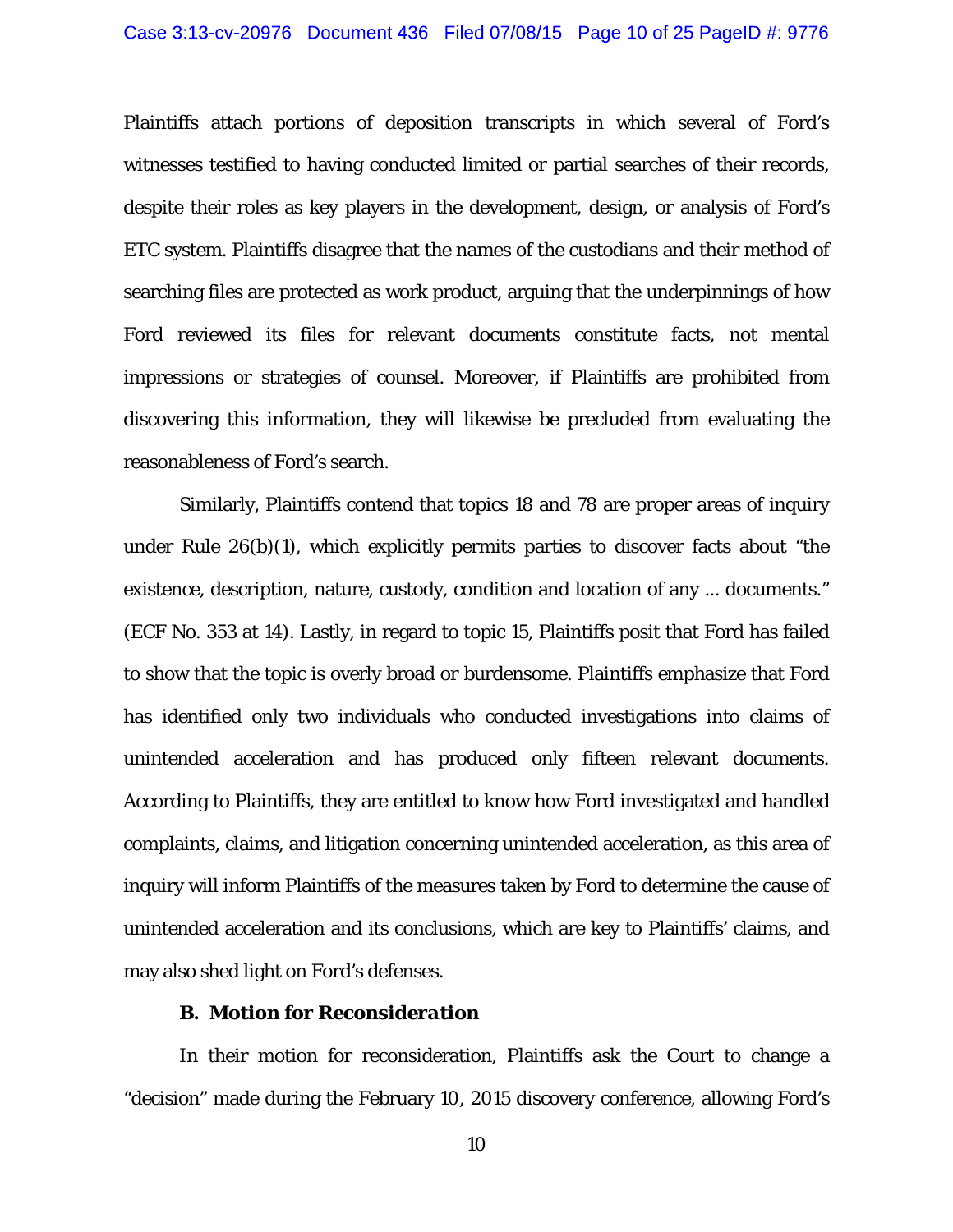employees to conduct self-selected searches of their files. (ECF No. 354 at 1). Plaintiffs request a "transparent discovery process in which Ford discloses its collection methods and runs Plaintiffs' search terms across appropriate custodians and sources of documents." (*Id*.). Plaintiffs further seek a reversal of the Court's ruling that Ford need not produce documents relating to a BOA function implemented by Ford of Europe. Plaintiffs also ask that Ford be required to provide information about Ford's SlowE BOA installed in American-sold vehicles beginning with model year 2008, Ford of Europe's ETC system, and Ford's switch from a threesensor accelerator pedal to a two-sensor pedal. In support of the motion, Plaintiffs argue the relevance of the information, as well as witness testimony that allegedly establishes the haphazard and unreliable search and collection procedures followed by Ford to date. (*Id*. at 2-4).

Ford opposes the motion by contending that Plaintiffs fail to provide justification for reconsideration. (ECF No. 403). Ford claims that the Ford of Europe information remains irrelevant to the Plaintiffs' claims, reiterating that the ETC system used in European model vehicles is entirely different from the ETC system at issue in the pending cases. In addition, Ford notes that the European BOA was triggered only in cases of a stuck accelerator pedal. Since Plaintiffs' allegations do not involve stuck accelerator pedals, the European BOA has no bearing on the instant actions. Finally, Ford contends that the Court should not reconsider its approval of a self-selection search method for several reasons. First, the searches conducted to date have been reasonable, and Ford can explain the cause underlying every perceived deficit in its document productions. Second, Ford stresses that the party best positioned to determine an efficient method of document location and retrieval is the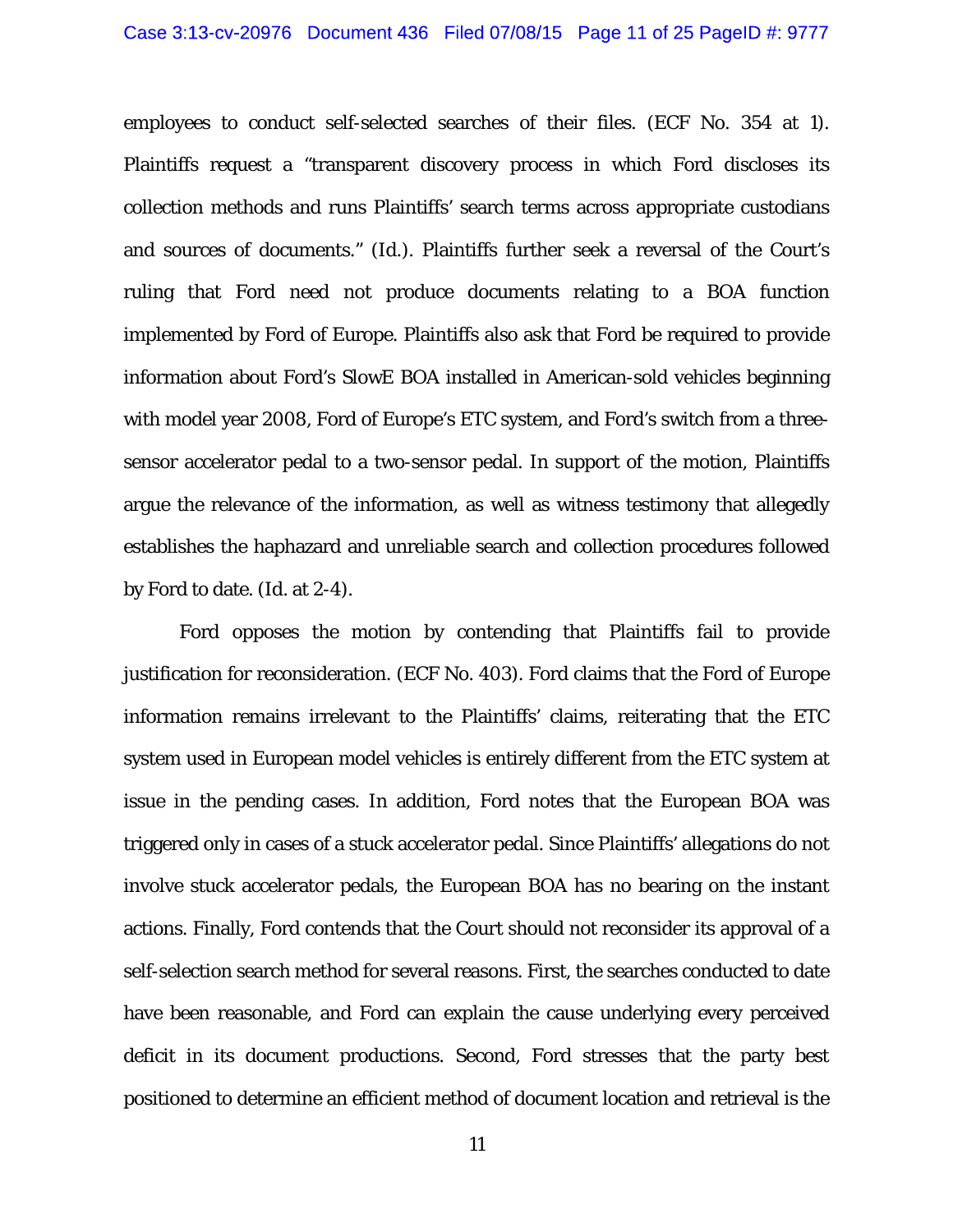producing party. (ECF No. 403 at 15). Ford argues that it knows its employees and its document storage locations; as such, it should be permitted to conduct the searches as it sees fit, so long as the searches are reasonable.3 Third, Ford contends that Plaintiffs only speculate as to the insufficiency of Ford's document collection and production. Ford points out that most of the Ford employees that have been deposed testified to conducting robust searches of their personal files. In Ford's view, Plaintiffs have failed to demonstrate any deficiencies that justify a plaintiff-driven collection process, or require close judicial supervision.

# **III. Relevant Law**

Federal Rule of Civil Procedure 26(b)(1) provides that "[p]arties may obtain discovery regarding any matter, not privileged, that is relevant to the claim or defense of any party, including the existence, description, nature, custody, condition, and location of any books, documents, or other tangible things and the identity and location of persons having knowledge of any discoverable matter ... Relevant information need not be admissible at the trial if the discovery appears reasonably calculated to lead to the discovery of admissible evidence." Although the Rules do not define what is "relevant," Rule  $26(b)(1)$  makes clear that relevancy in discovery is broader than relevancy for purposes of admissibility at trial. *Caton v. Green Tree Services, LLC,* Case No. 3:06-cv-75, 2007 WL 2220281, at \*2 (N.D.W.Va. Aug. 2, 2007) (the "test for relevancy under the discovery rules is necessarily broader than

 <sup>33</sup> Ford relies on statements by the Sedona Conference for this argument. "The Sedona Conference, a non-profit legal policy research and education organization, has a working group comprised of judges, attorneys, and electronic discovery experts dedicated to resolving electronic document production issues. With regard to electronic discovery many courts have looked to the Sedona Principles and Sedona Commentaries thereto, which are 'the leading authorities on electronic document retrieval and production.'" *DeGeer v. Gillis, 7*55 F.Supp.2d 909, 918 (N.D. Ill. 2010) (quoting *Romero v. Allstate Ins. Co.,* 271 F.R.D. 96, 106 (E.D.Pa.2010)).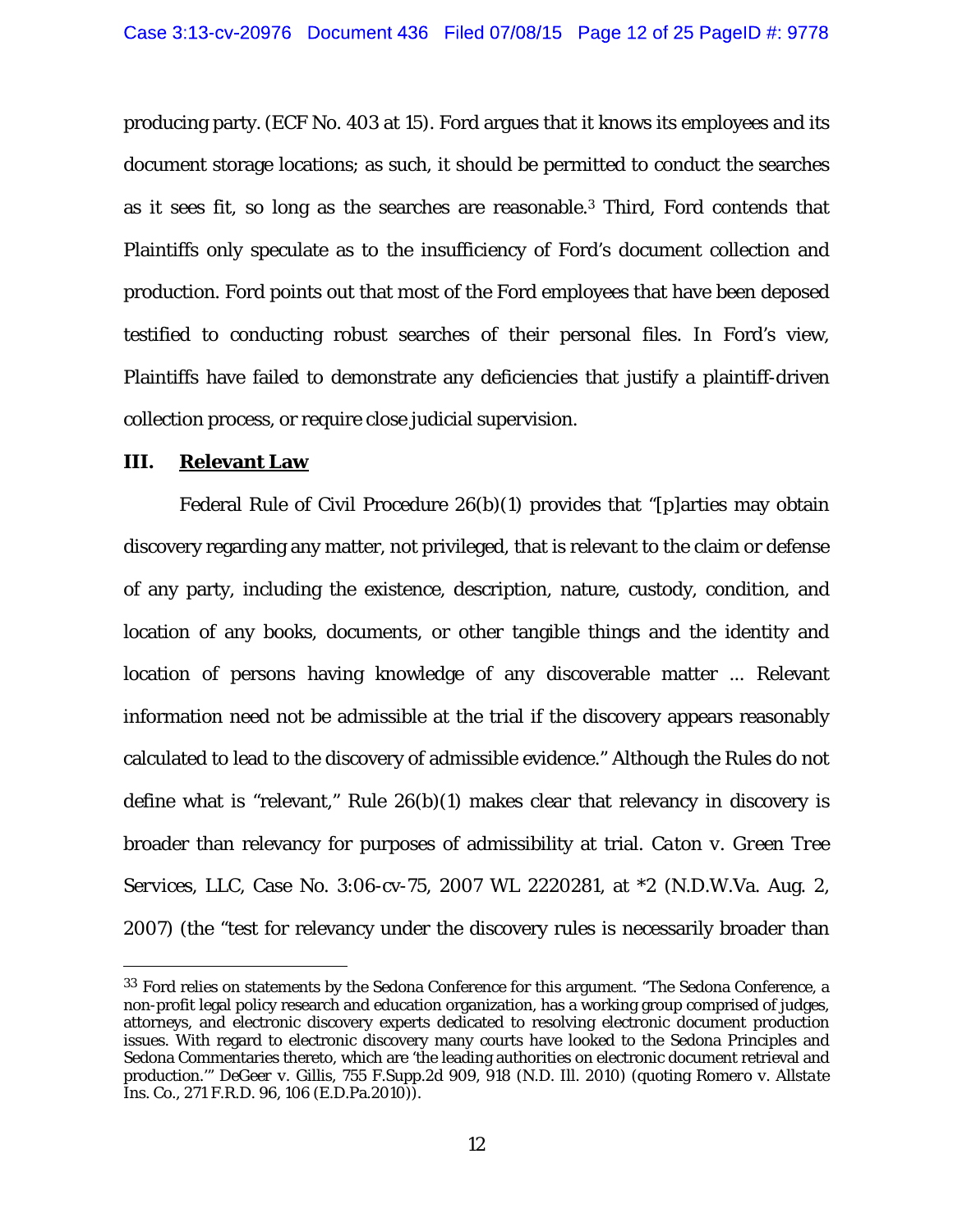the test for relevancy under Rule 402 of the Federal Rules of Evidence"4); *Carr v. Double T Diner,* 272 F.R.D. 431, 433 (D.Md. 2010) ("The scope of relevancy under discovery rules is broad, such that relevancy encompasses any matter that bears or may bear on any issue that is or may be in the case"). For purposes of discovery, information is relevant, and thus discoverable, if it '"bears on, or ... reasonably could lead to other matter[s] that could bear on, any issue that is or may be in the case. Although 'the pleadings are the starting point from which relevancy and discovery are determined ... [r]elevancy is not limited by the exact issues identified in the pleadings, the merits of the case, or the admissibility of discovered information.'" *Kidwiler v. Progressive Paloverde Ins. Co.,* 192 F.R.D. 193, 199 (N.D.W.Va. 2000) (internal citations omitted). Depending upon the needs of the particular case, "the general subject matter of the litigation governs the scope of relevant information for discovery purposes." *Id.* 

Nevertheless, simply because information is discoverable under Rule 26 "does not mean that discovery must be had." *Schaaf v. SmithKline Beecham Corp*., 233 F.R.D. 451, 453 (E.D.N.C. 2005) (citing *Nicholas v. Wyndham Int'l, Inc.,* 373 F.3d 537, 543 (4th Cir. 2004)). For good cause shown under Rule 26(c), the court may restrict or prohibit discovery that seeks relevant information when necessary to protect a person or party from annoyance, embarrassment, oppression, or undue burden or expense. Fed. R. Civ. P. 26(c). To succeed under the "good cause" standard of Rule 26(c), a party moving to resist discovery on the grounds of burdensomeness

 <sup>4</sup> Under the Federal Rules of Evidence, relevant evidence is 'evidence having any tendency to make the existence of any fact that is of consequence to the determination of the action more probable or less probable than it would be without the evidence.' *Boykin Anchor Co., Inc. v. Wong,* Case No. 5:10-cv-591-FL, 2011 WL 5599283 at \* 2 (E.D.N.C. Nov. 17, 2011) (*citing United Oil Co., v. Parts Assocs., Inc,*  227 F.R.D. 404. 409 (D.Md. 2005)).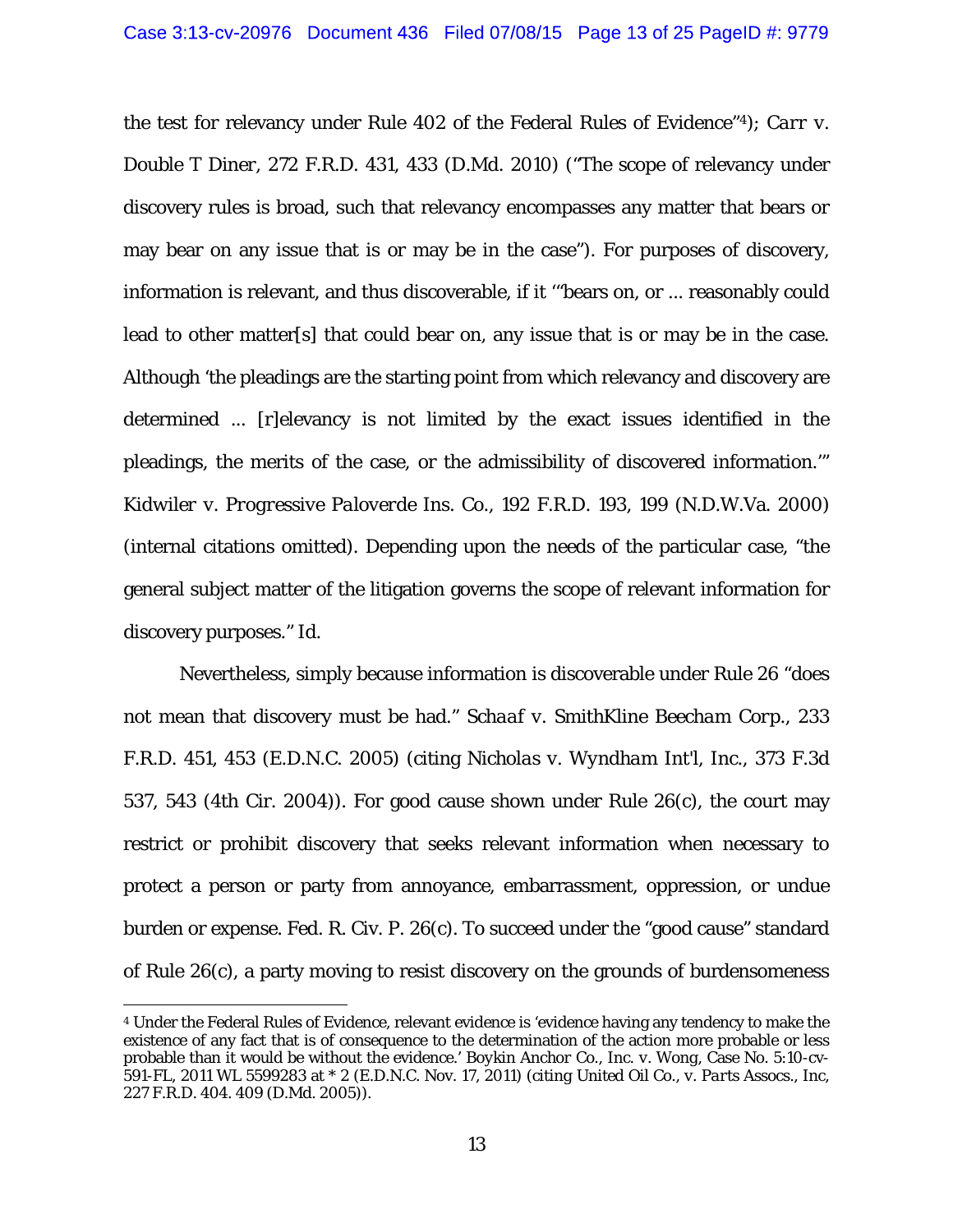and oppression must do more to carry its burden than make conclusory and unsubstantiated allegations. *Convertino v. United States Department of Justice,* 565 F. Supp.2d 10, 14 (D.D.C. 2008). The party resisting discovery, not the party seeking discovery, bears the burden of persuasion. *See Kinetic Concepts, Inc. v. ConvaTec Inc.,* 268 F.R.D. 226, 243–44 (M.D.N.C. 2010)(citing *Wagner v. St. Paul Fire & Marine Ins. Co.,* 238 F.R.D. 418, 424–25 (N.D.W.Va. 2006).

In addition, Rule  $26(b)(2)(C)$  requires the court, on motion or on its own, to limit the frequency and extent of discovery, when (1) "the discovery sought is unreasonably cumulative or duplicative;" (2) the discovery "can be obtained from some other source that is more convenient, less burdensome, or less expensive;" (3) "the party seeking the discovery has already had ample opportunity to collect the requested information by discovery in the action;" or (4) "the burden or expense of the proposed discovery outweighs its likely benefit, considering the needs of the case, the amount in controversy, the parties' resources, the importance of the issues at stake in the action, and the importance of the discovery in resolving the issues." Fed. R. Civ. P.  $26(b)(2)(c)(i)-(iii)$ . This rule "cautions that all permissible discovery must be measured against the yardstick of proportionality." *Lynn v. Monarch Recovery Management, Inc.,* 285 F.R.D. 350, 355 (D. Md. 2012) (quoting *Victor Stanley, Inc. v. Creative Pipe, Inc.,* 269 F.R.D. 497, 523 (D. Md. 2010)). To insure that discovery is sufficient, yet reasonable, district courts have "substantial latitude to fashion protective orders." *Seattle Times Co. v. Rhinehar*t, 467 U.S. 20, 36, 104 S.Ct. 2199, 81 L.Ed.2d 17 (1984).

Motions to reconsider interlocutory orders are governed by Fed. R. Civ. P. 54(b), which provides that "any order or other decision, however designated, that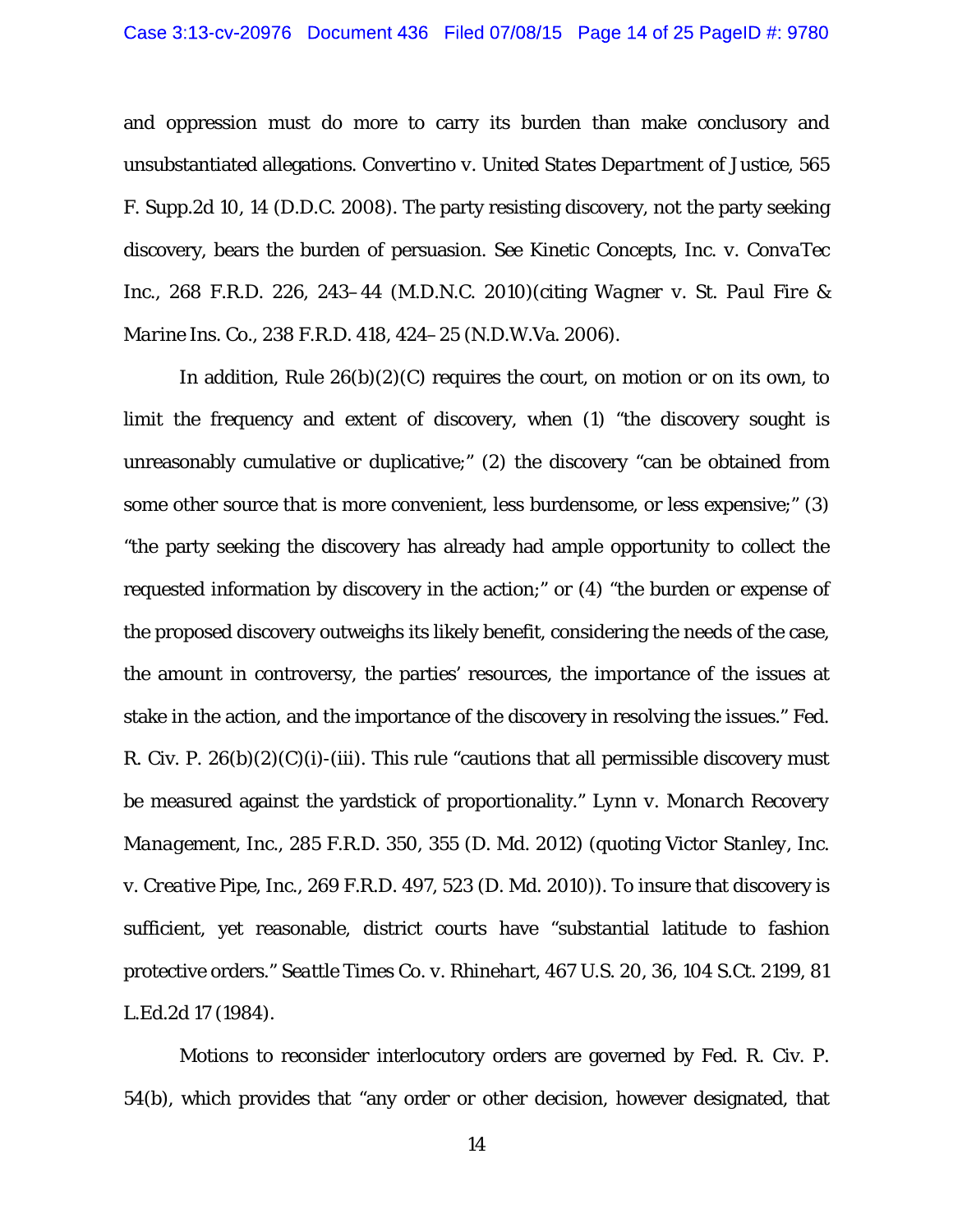adjudicates fewer than all the claims or the rights and liabilities of fewer than all the parties does not end the action as to any of the claims or parties and may be revised at any time before the entry of a judgment adjudicating all the claims and all the parties' rights and liabilities." Fed. R. Civ. P. 54(b) "Notwithstanding that precept, it is improper to file a motion for reconsideration simply to ask the Court to rethink what the Court had already thought through—rightly or wrongly." *W.W. McDonald Land Co. v. EQT Prod. Co.,*983 F.Supp.2d 790, 819 (S.D.W.Va. 2014) (*quoting In re: C.R. Bard, Inc.,* 948 F.Supp.2d 589, 649 (S.D.W.Va.2013)). Guided by the principles set forth in Rule 59(e) and Rule 60, courts in this circuit generally have granted a motion for reconsideration only to satisfy one of the following conditions: "(1) to accommodate an intervening change in controlling law; (2) to account for new evidence not available at trial; or (3) to correct a clear error of law or prevent manifest injustice." *Id.* (citing *Pac. Ins. Co. v. Am. Nat'l Fire Ins. Co.,* 148 F.3d 396, 403 (4th Cir. 1998)).

## **IV. Discussion**

## *A. Motion to Quash and for Protective Order*

 Ford first asks for an order prohibiting Plaintiffs from inquiring into "the identification and explanation of how Ford handled complaints received relating to a possible SUA event during the Relevant Time Period, including what investigations, evaluation analysis, inspection Ford undertook or performed regarding these reported events, and what corrective action Ford took in response to any such reported SUA event" (topic 15). Ford's primary objection is the burden imposed upon it to educate a corporate designee about the details of each and every complaint, claim, and lawsuit lodged against Ford over a ten-year period. Plaintiffs respond that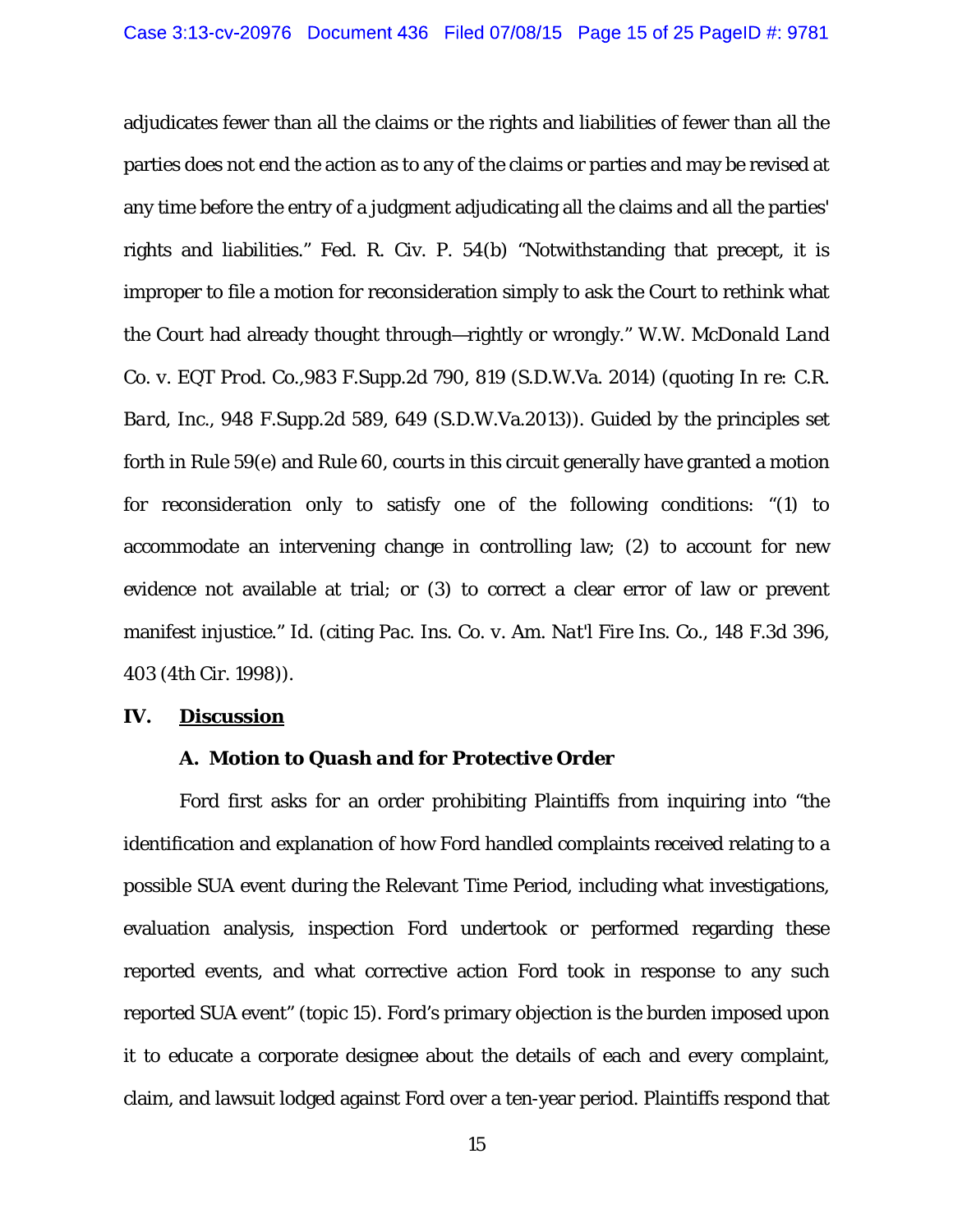the requested information is relevant and is not overly burdensome given that Ford has identified only 15 documents pertaining to its investigation of UA events.

 Regardless of how many documents exist, preparing a corporate designee to answer detailed questions regarding specific claims, lawsuits, and investigations that have been lodged during a ten-year period would be difficult and, to a degree, would likely require preparation that is out of proportion to the benefits of the testimony. Plaintiffs do not contend that *every* incident of UA is related to the ETC system. Accordingly, requiring the designee to be fully familiar with the details of investigations in which another cause for the UA has been determined is a waste of time and resources. Therefore, the Court **GRANTS** Ford's motion for protective order to limit the inquiry under topic 15. Ford shall prepare its corporate designee to provide an overview of Ford's complaints, claims, and lawsuits involving UA events in the vehicle models at issue in the litigation, explaining the methods and processes used by Ford to investigate the allegations. The overview shall include details such as the number of complaints, claims, or lawsuits, the dates of assertion, the names of persons supervising any investigations, the general steps taken, any conclusions reached, and the outcome of the process. However, the corporate designee need not be prepared to discuss every minute detail of the individual investigations. To the extent that Plaintiffs wish to inquire regarding specific claims, lawsuits, or documents, Plaintiffs shall identify, at least ten (10) days prior to the deposition, the documents, claims, or lawsuits which will be the subject of inquiry.

 Ford moves to quash topics 18 and 78, arguing that questions regarding Ford's document retention policies and potential loss or disposal of relevant documents constitute irrelevant "non-merits" discovery and are improper in the absence of a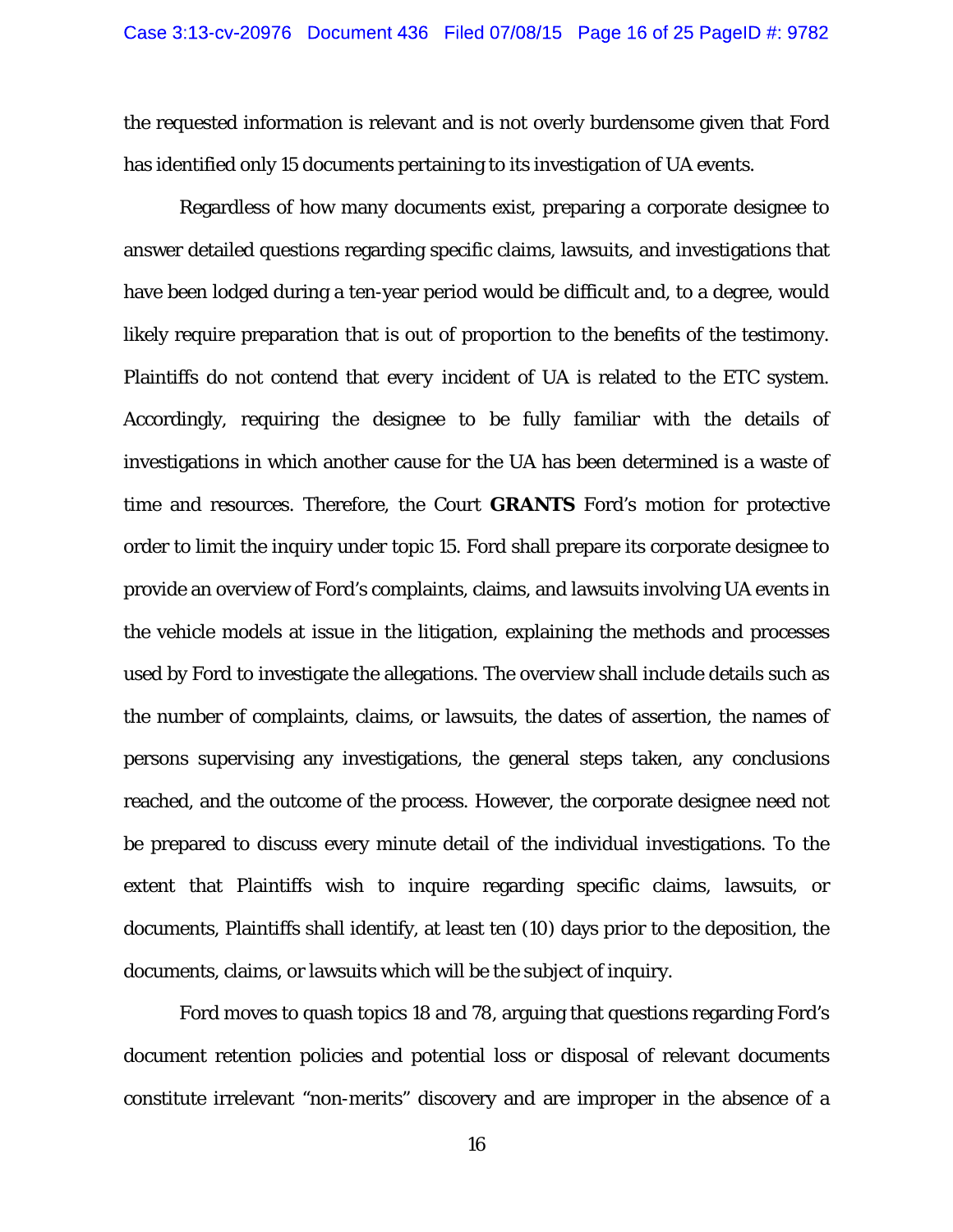threshold showing that spoliation or discovery abuse has occurred. Along the same line, Ford contends that topic 79, seeking information regarding Ford's document collection and production in this case, should be quashed because it is irrelevant "discovery on discovery" and invades attorney work product. The Court **DENIES**  Ford's motion to quash these topics.

 In its Cooperation Proclamation, the Sedona Conference notes that the "costs associated with adversarial conduct in pre-trial discovery have become a serious burden to the American judicial system;" particularly, in light of e-discovery. *See* The Sedona Conference, *The Sedona Conference Cooperation Proclamation* (Nov. 2012). Cooperation in a transparent discovery process is the path to efficient, cost-effective litigation and achieves the purpose of the federal discovery rules; that being, to reduce "gamesmanship" and to insure "forthright sharing of all parties to a case with the aim of expediting case progress, minimizing burden and expense, and removing contentiousness as much as practicable." *Id. (*citing *Board of Regents of the University of Nebraska v. BASF Corp.,* No. 4:04-cv-3356, 2007 WL 3342423, at \*5 (D. Neb. Nov. 5, 2007). The 2006 amendments to Fed. R. Civ. P. 26(f) encourage cooperation and transparency early in the discovery process by requiring the parties to discuss at their initial conference "any issues about preserving discoverable information" and "any issues about disclosure or discovery of electronically stored information." Fed. R. Civ. P.  $26(f)(1)$  and  $26(f)(3)$ . The Rule anticipates a sharing of facts and, if necessary, discovery about the sources to be searched for ESI. Fed. R. Civ. P. 26(f) advisory committee notes (2006) (stating that the "identification of, and early discovery from, individuals with knowledge of a party's computer systems may be helpful."). For some time now, federal courts have insisted on a collaborative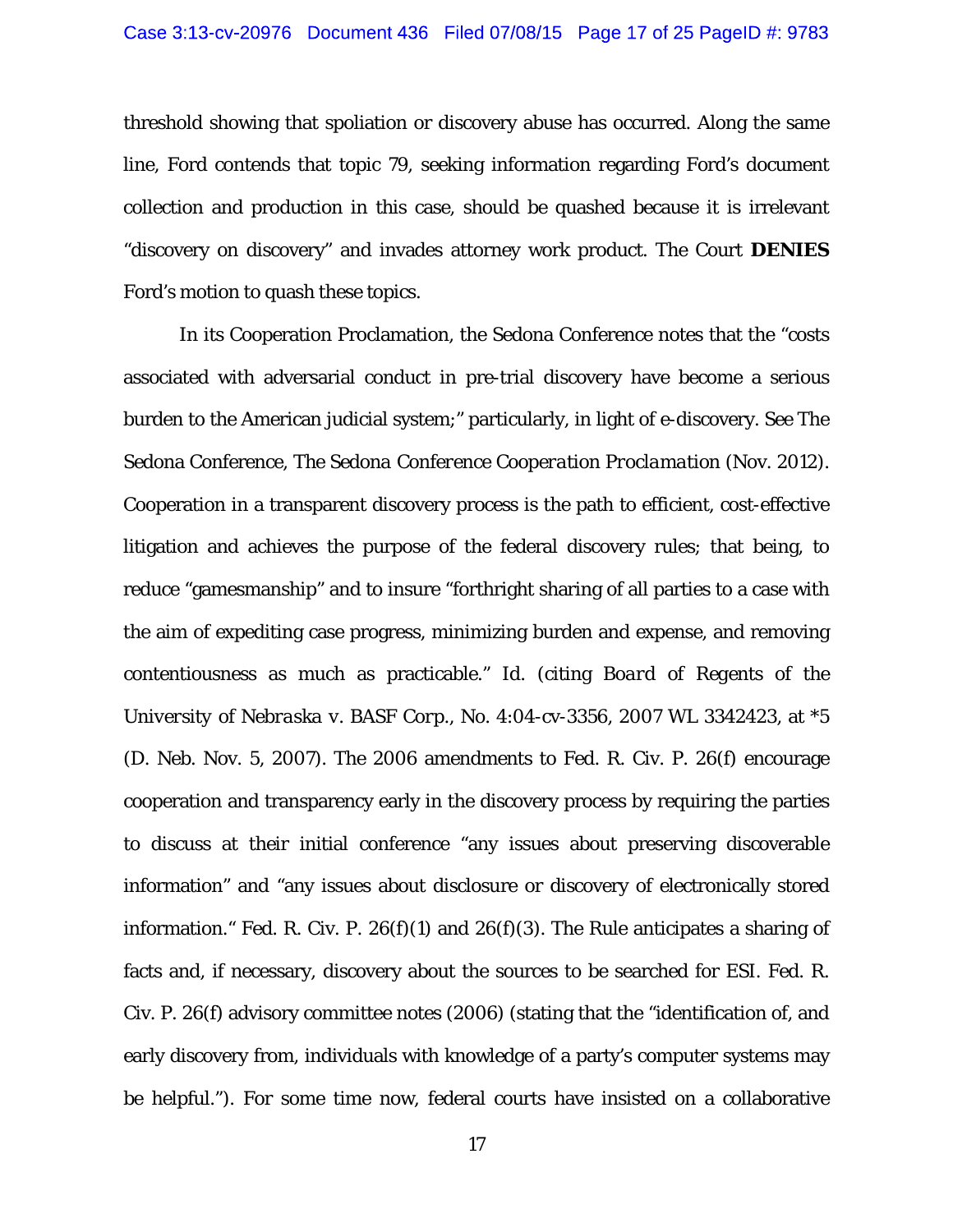approach to discovery, recognizing that this attitude best achieves the "spirit and purposes" of the federal discovery rules. *Mancia v. Mayflower Textile Servs. Co.,* 253 F.R.D. 354, 357-58 (D. Md. 2008) ("It cannot seriously be disputed that compliance with the 'spirit and purposes' of these discovery rules requires cooperation by counsel to identify and fulfill legitimate discovery needs, yet avoid seeking discovery the cost and burden of which is disproportionally large to what is at stake in the litigation. Counsel cannot "behave responsively" during discovery unless they do both, which requires cooperation rather than contrariety, communication rather than confrontation."). Parties and attorneys that refuse to work collaboratively with their adversaries are at odds with the federal system and have been routinely sanctioned. *Id.* at 361 n.3. The obligation on the parties to meet and confer early in the case includes a "discussion that can and should include cooperative planning, rather than unilateral decision-making, about matters such as 'the sources of information to be preserved and searched; number and identities of custodians whose data will be preserved or collected ...; topics for discovery; [and] search terms and methodologies to be employed to identify responsive data ...'" *Ruiz-Bueno v. Scott,* 2013 WL 6055402, at \*3 (S.D. Ohio Nov. 15, 2013) (quoting Millberg LLP and Hausfeld LLP, "E-Discovery Today: The Fault Lies not in Our Rules ...," 4 *Fed. Cts. L. Rev*. 131, 163 (2011). When two-way planning does not occur upfront, and questions about the adequacy of the document production subsequently arise, common sense dictates that the party conducting the search must share information regarding the universe of potentially relevant documents being preserved, and those that no longer exist, as well as the search terms used in collecting relevant documents and the identities of the custodians from whom the documents were retrieved. After all, the party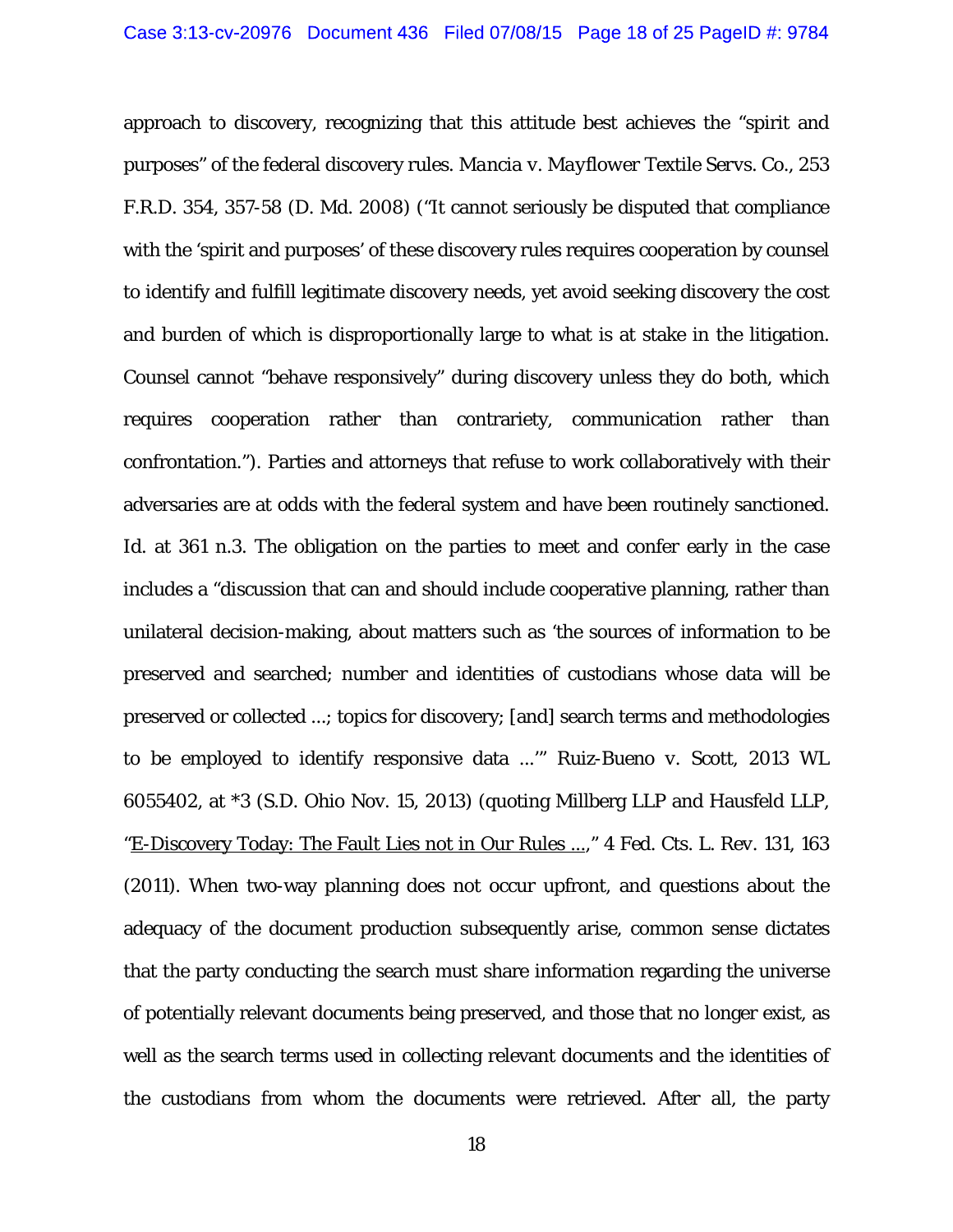responsible for the search and production has the duty to demonstrate its reasonableness. *See Smith v. Life Investors Ins. Co. of America,* No. 2:07–cv–681, 2009 WL 2045197, at \*7 (W.D. Pa. July 9, 2009) (citing *Victor Stanley, Inc. v. Creative Pipe, Inc.,* 250 F.R.D. 251, 262 (D.Md.2008)). Consequently, Ford's generic objections to "discovery on discovery" and "non-merits" discovery are outmoded and unpersuasive.

 Here, there have been repeated concerns voiced by Plaintiffs regarding the thoroughness of Ford's document search, retrieval, and production. Although Ford deflects these concerns with frequent complaints of overly broad and burdensome requests, it has failed to supply any detailed information to support its position. Indeed, Ford has resisted sharing any specific facts regarding its collection of relevant and responsive materials. At the same time that Ford acknowledges the existence of variations in the search terms and processes used by its custodians, along with limitations in some of the searches, it refuses to expressly state the nature of the variations and limitations, instead asserting work product protection. Ford has cloaked the circumstances surrounding its document search and retrieval in secrecy, leading to skepticism about the thoroughness and accuracy of that process. This practice violates "the principles of an open, transparent discovery process." *DeGeer,*  755 F.Supp.2d at 929.

Contrary to Ford's contentions, discovery of document retention and disposition policies is not contingent upon a claim of spoliation or proof of discovery abuses, and may be accomplished through a Rule 30(b)(6) witness. *See Doe v. District of Columbia***,** 230 F.R.D. 47, 55-56 (D.D.C., 2005) (finding that Rule 26(b)(1) may be construed to allow discovery into document retention and destruction policies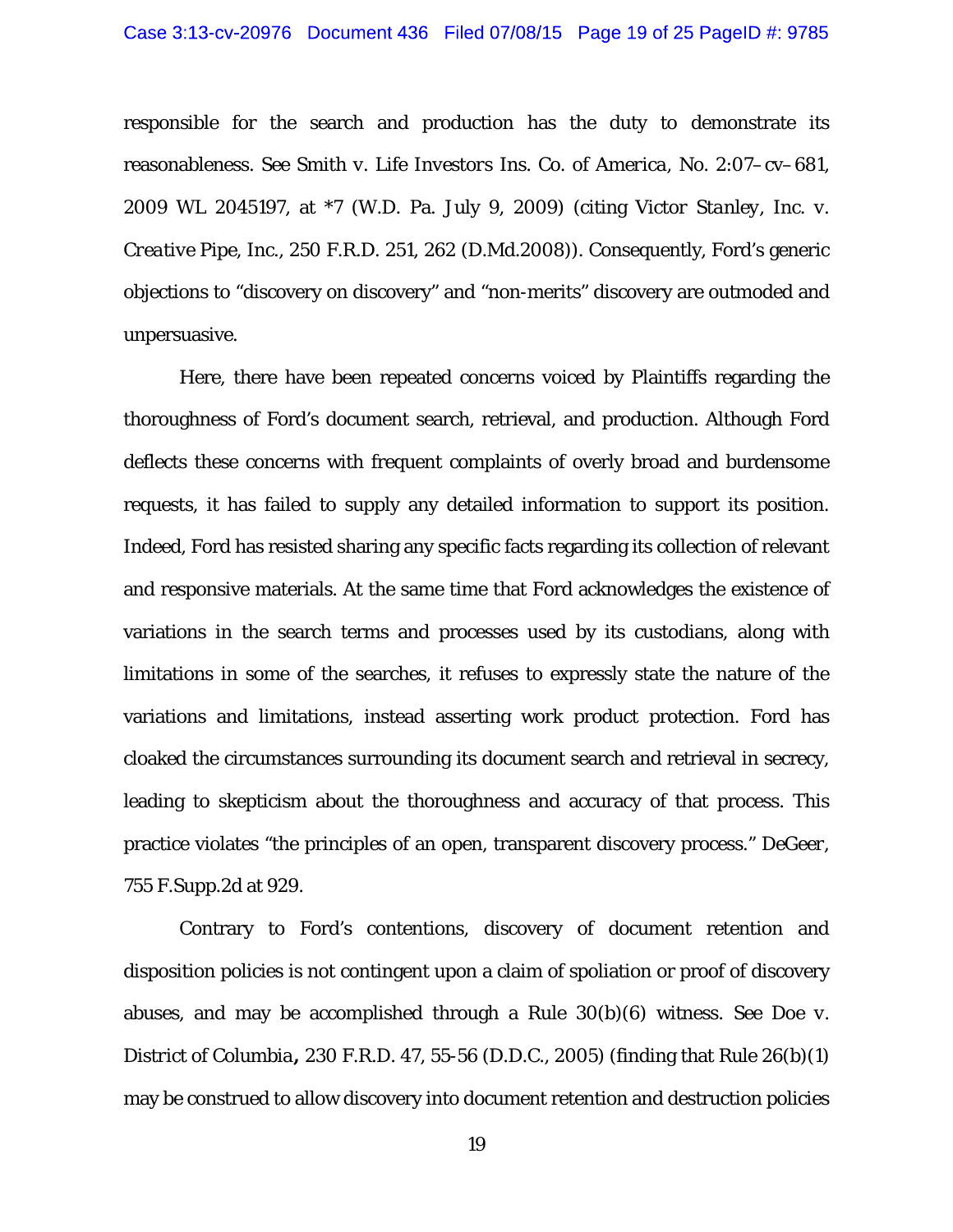by permitting "[p]arties [to] obtain discovery regarding any matter, ... including the existence, description, nature, custody, condition, and location of any ... documents."); *Newman v. Borders,* 257 F.R.D. 1, 3 (D.D.C. 2009) ("That a party's document retention policies, including its policies as to electronically stored information, may be a fit subject of discovery cannot be gainsaid ... It is equally clear that a party must produce as its 30(b)(6) designee a person who can speak knowingly as to the topic and, if necessary, educate that designee so that she can do so."); *and Heartland Surgical Specialty Hosp., LLC v. Midwest Div., Inc*., 2007 WL 1054279, at \*4 (D. Kan. Apr. 9, 2007) (stating that the topics of document retention policies and destruction, alteration, or loss of records are relevant and discoverable). Moreover, broader "discovery on discovery" may be appropriate and relevant under Rule 26(b) when it aids a party in the presentation of its case. *Ruiz-Bueno,* 2013 WL 6055402, at \*1-2 (collecting cases). Plaintiffs have identified several instances in which document productions have been slow-to-come, incomplete, or inconsistent. Furthermore, they have supplied excerpts of deposition transcripts in which key employees testified to performing either limited searches for relevant documents, or no searches at all. The reservations expressed by Plaintiffs regarding the thoroughness of Ford's document production and the method by which its employees have conducted the review of their records are sufficiently corroborated to justify investigation into the reasonableness of Ford's search.

Ford's assertion that sharing facts about its search terms and the identities of custodians who searched their records will require disclosure of attorney work product is equally unavailing. *See FormFactor, Inc. v. Micro-Probe, Inc.,* 2012 WL 1575093, at \*7, n. 4 (N.D. Cal. May 3, 2012) (finding that search terms and custodian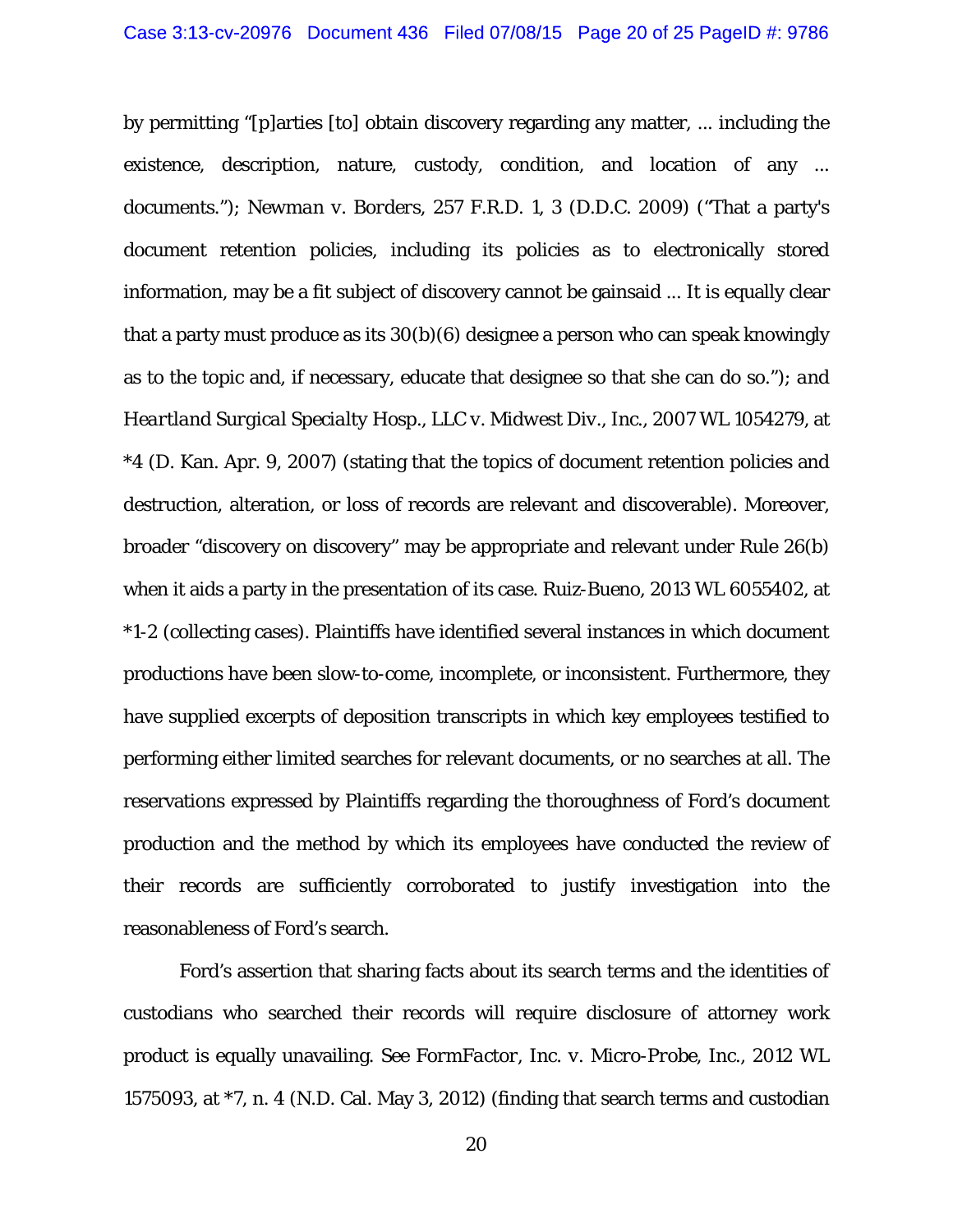names are not work product and collecting cases). Ford argues that its counsel met with each custodian and discussed the case, and that based upon these communications, each custodian selected search terms and reviewed his or her personal files for documents. For that reason, Ford claims work product protection, citing cases that ostensibly support that position. However, as the court explains in *FormFactor*, "[s]uch information is not subject to any work product protection because it goes to the underlying facts of what documents are responsive to Defendants' document request, rather than the thought processes of Plaintiff's counsel." *Id.* Undoubtedly, the search terms used by the custodians and the names of the custodians that ran searches can be disclosed without revealing the substance of discussions with counsel. *See, also, Nissan North America, Inc. v. Johnson Electric North America, Inc.,* No. 09-CV-11783, 2011 WL 1002835, at \*4 (E.D. Mich. Feb. 17, 2011) (stating that the party issuing document request "is of course entitled to know what search criteria was used in retrieving relevant ESI"); *Apple Inc. v. Samsung Electronics Co. LTD,* No. 12-CV-0630-LHK (PSG), 2013 WL 1942163, at \*2 (N.D. Cal. May 9, 2013) (noting that case law suggests that search terms and choice of custodians used in the document collection and production process are not protected as attorney work product). Ford argues that its  $30(b)(6)$  witness on this topic would likely be an attorney; however, that argument contradicts Ford's prior description of its document retrieval process as a "self-select" method by which the individual employees conducted searches of their own documents using terms of their own choosing. Thus, while Ford correctly notes that the deposition of a party's attorney is generally not permitted, Ford should also understand that it cannot avoid a legitimate area of inquiry simply by selecting an attorney as its corporate designee.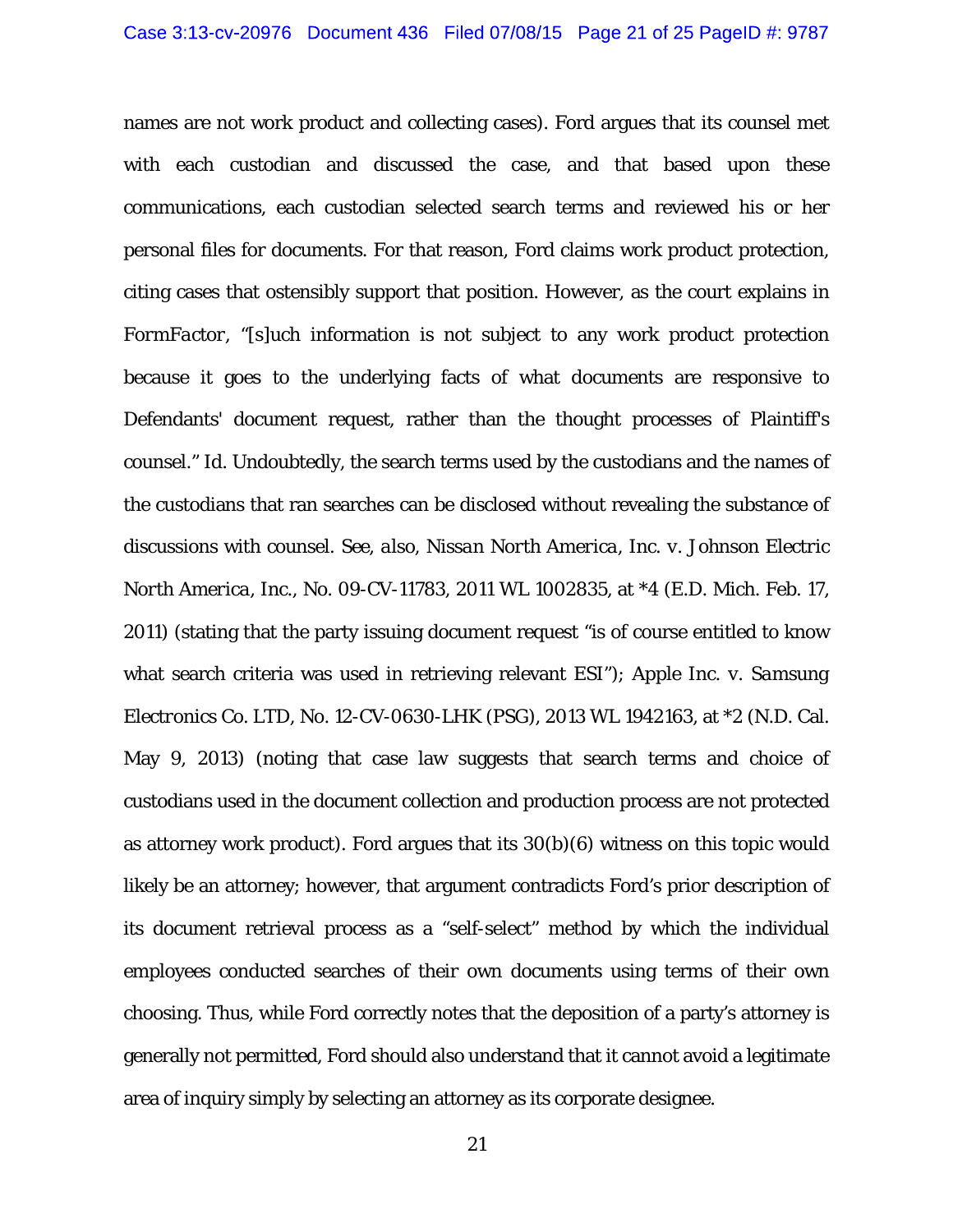Ford's final objections are based upon the burdensomeness of preparing a corporate designee to testify regarding the actions of each custodian, and the cumulative nature of requiring a corporate designee to testify regarding document retention and destruction policies that have already been produced to Plaintiffs. With respect to the latter objection, having a written policy in hand does not obviate the need to have a corporate representative testify about the policy. Not only is a  $30(b)(6)$ deposition of value to authenticate the policy and verify its relevance to the time frame in question, but the testimony of a corporate designee is useful to explain and clarify the policy and procedures, to provide the corporation's interpretation of the document, and to confirm how the policy was applied within the corporation. In regard to the burdensomeness argument, Ford again fails to supply any factual basis to support its claim. Certainly, if Ford had twenty people search for documents, preparing a witness to identify those individuals and report on the search terms used by them would not be extraordinarily burdensome. On the other hand, the task grows in difficulty as the number of custodians and search terms increase. Ford does not share this information; consequently, there is no good cause basis upon which the Court can find the required preparation to be burdensome.

Accordingly, Ford is **ORDERED** to produce a Rule 30(b)(6) witness to provide an overview of its claims investigation process, to testify regarding its document retention and destruction policies, and to supply details regarding the document search performed by Ford to date.

# *B. Motion for Reconsideration*

Plaintiffs first ask the Court to reconsider its ruling regarding the efficacy of the self-selection searches by Ford's custodians. Because the undersigned made no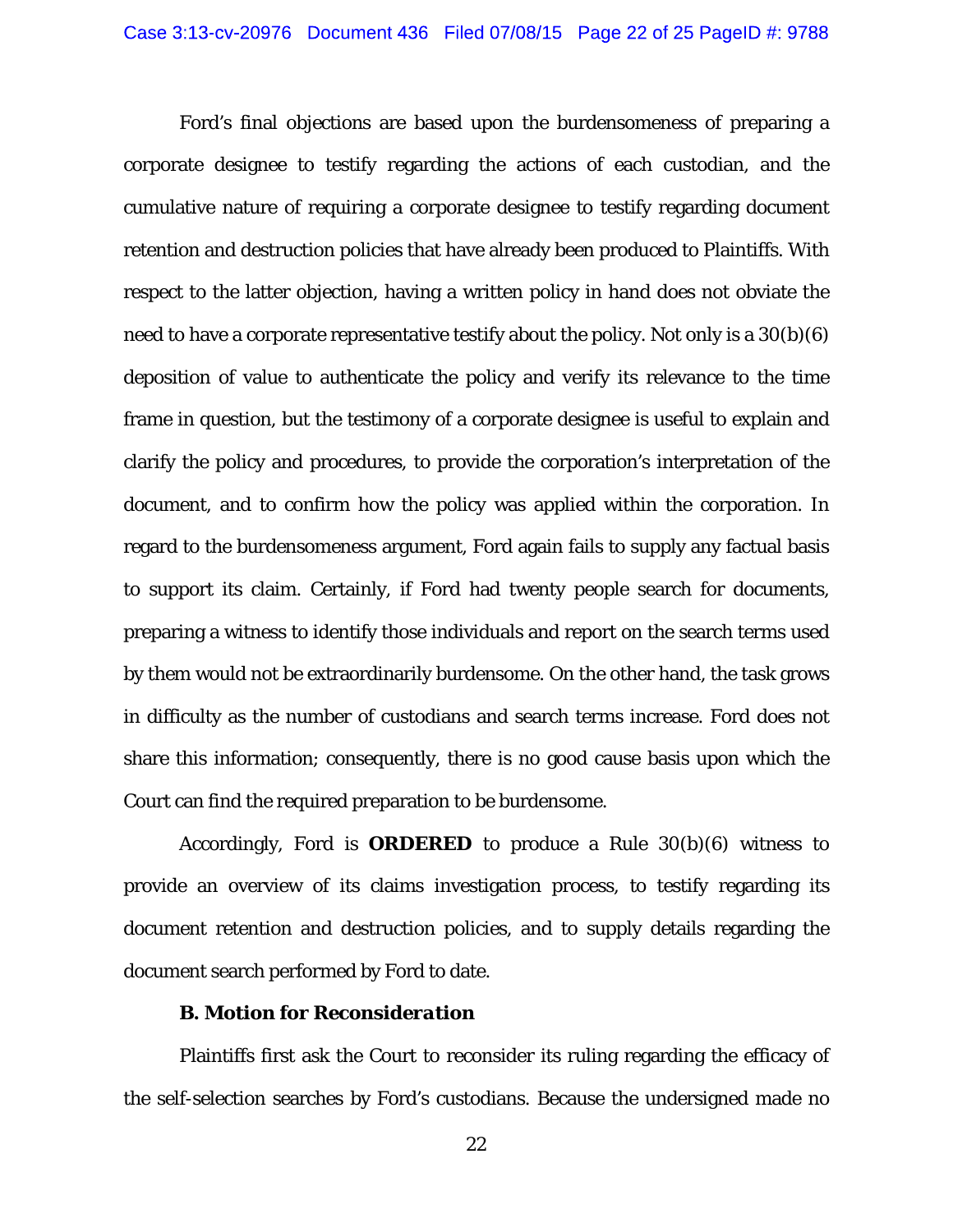specific ruling related to the reasonableness of the searches, Plaintiffs' motion for reconsideration on this point is **DENIED** as moot. At the February 10, 2015 hearing, the undersigned made it clear that while self-selection searches were not *per se* impermissible, Plaintiffs were not precluded from bringing a motion to compel and for sanctions if they believed that Ford's method of document search, retrieval, and production violated its obligations under the federal discovery rules; thereby, resulting in insufficient responses. Given that Plaintiffs are now challenging the reasonableness and adequacy of Ford's document search, the undersigned will construe their motion for reconsideration as a motion to compel. Plaintiffs ask the Court to order Ford to participate in a transparent discovery process in which "Ford discloses its collection methods and runs Plaintiffs' search terms across appropriate custodians and sources of document." (ECF No. 354 at 1). Plaintiffs also request that the Court "oversee" the process.

In light of the Court's ruling allowing Plaintiffs to proceed with a Rule 30(b)(6) deposition related to Ford's search and collection of documents responsive to discovery requests, Plaintiffs' demand for a more transparent process is **GRANTED**. Nevertheless, until Plaintiffs have deposed the designee and confirmed the nature of the document search performed by Ford, the Court is not in a position to rule on whether Ford has acted reasonably, or whether its production to date has been sufficient. Accordingly, to the extent Plaintiffs seek a ruling that Ford's prior search, retrieval, and production have been inadequate, the Court **DENIES** the motion as premature. After gathering the relevant details, Plaintiffs are given leave to file another motion if the facts so merit. Plaintiffs are reminded of their obligation to meet and confer in an effort to resolve any disagreements about the sufficiency of the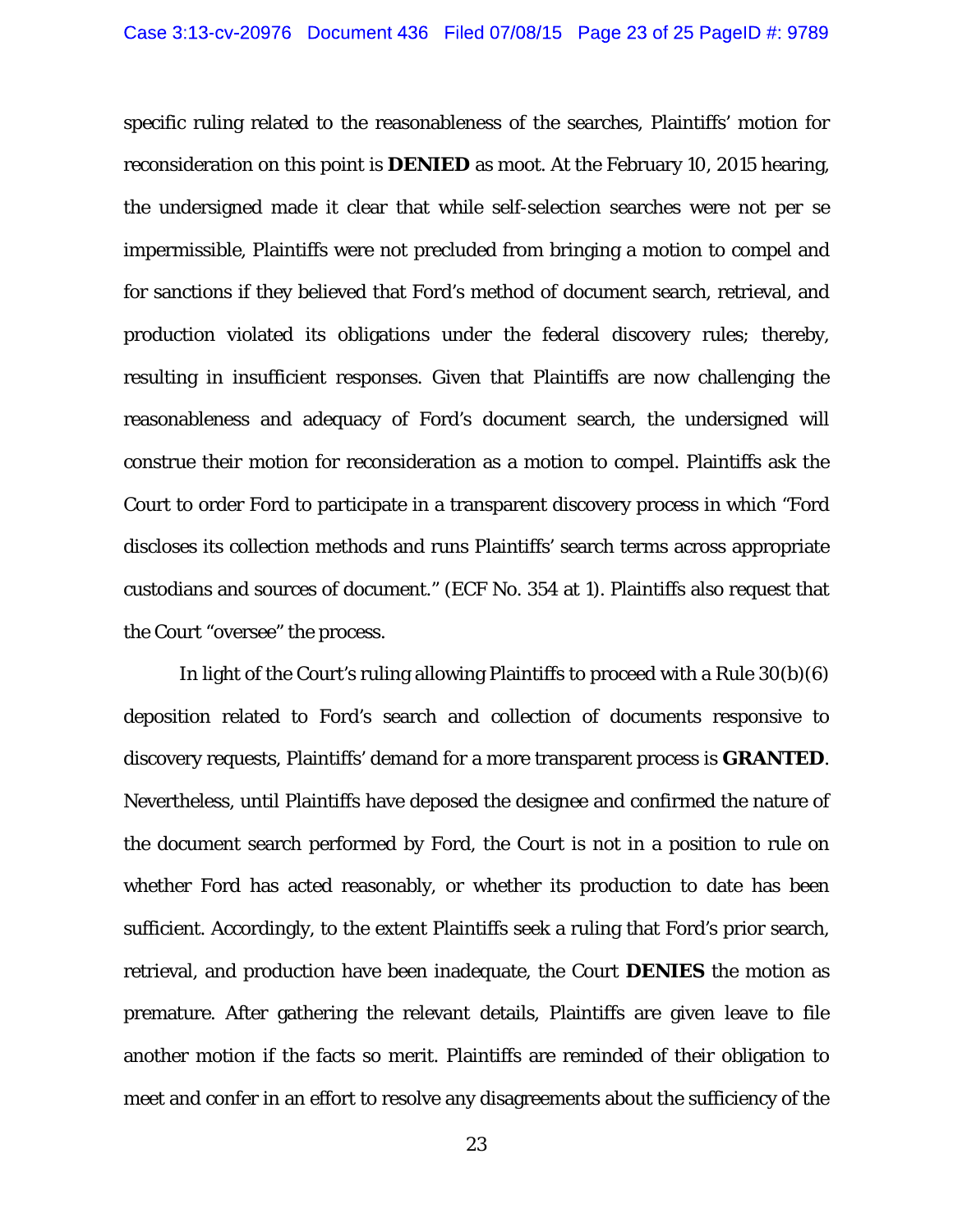productions prior to filing the motion. Going forward, the Court **GRANTS** Plaintiffs' motion compelling Ford to disclose its collection methods, including the names of custodians whose records will be searched, and further **ORDERS** the parties to continue streamlining the process with agreed-upon search terms and phrases as previously instructed. In this regard, the parties are **ORDERED** to involve their IT experts and to consider other methods of searching such as predictive coding; perhaps, making use of the publications of the Sedona Conference. *See, e.g.,* Sedona's *Commentary on Achieving Quality in the E-Discovery Process* (2013), *Best Practices Commentary on the Use of Search & Information Retrieval Methods in E-Discovery*  (2013), and *Commentary on Proportionality in Electronic Discovery* (2013). As the Court is already overseeing the process with bi-weekly discovery conferences and motion practice, the undersigned declines to take additional steps at this time to further supervise the process.

Plaintiffs next ask for an order compelling Ford to disclose information related to its SlowE/BOA, its conversion from a "2 track to 3 track system" in Class vehicles, and Ford of Europe's ETC system and BOA function. Once again, the undersigned has not made any rulings with respect to the SlowE/BOA and the conversion from a two sensor pedal to a three sensor pedal. As such, there is nothing for the Court to reconsider. If Plaintiffs have made discovery requests that cover these topics, and Ford has failed to properly respond, Plaintiffs should move to compel answers to the discreet requests, after having engaged in the necessary meet and confer sessions. These matters may also be addressed at the regular discovery conferences.

The undersigned did rule on Ford's obligation to produce documents from Ford of Europe regarding the European ETC system and BOA function, concluding